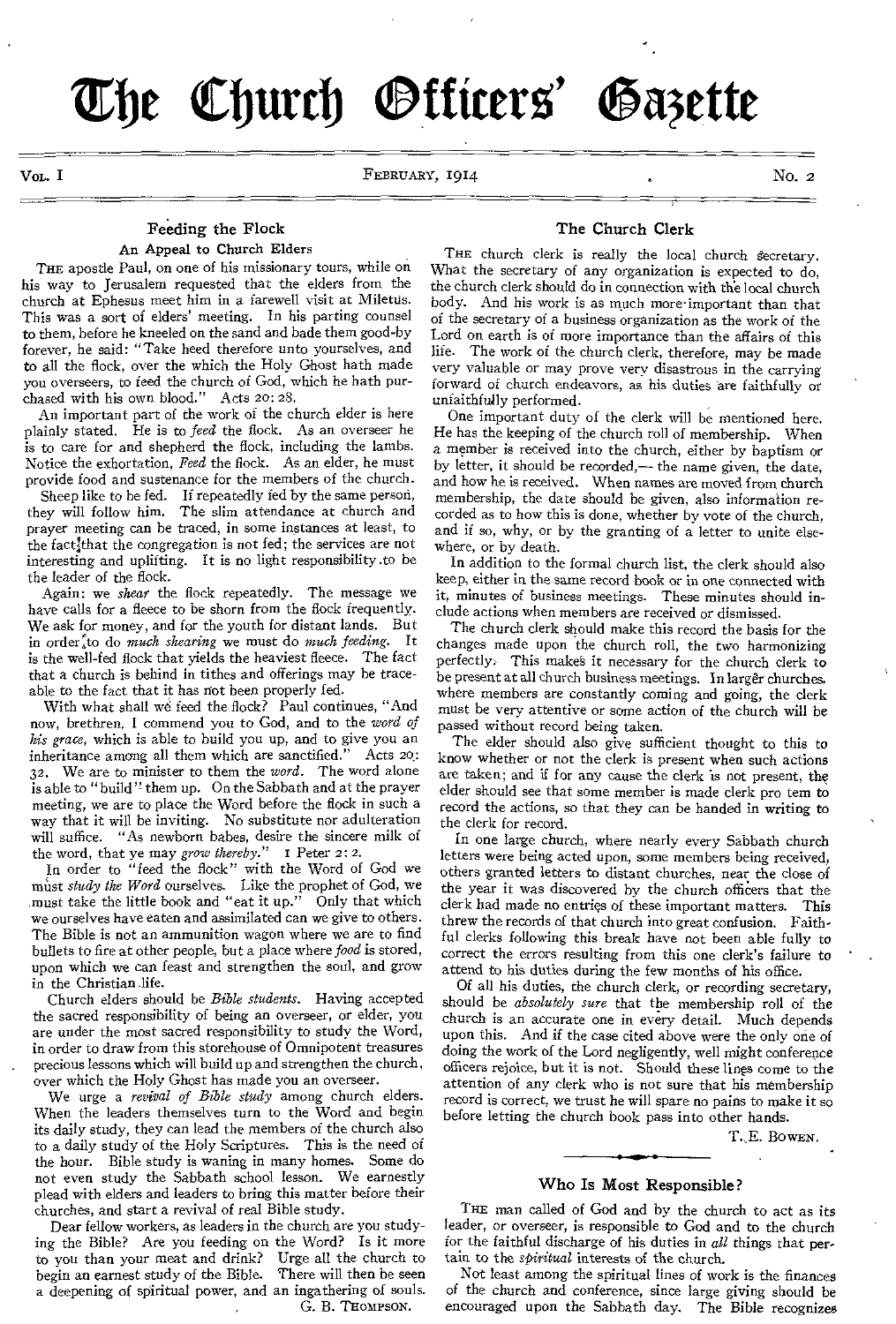giving as a part of the true worship of God. See Lev. 7: 3o; Deut. 16: 16, 17; Ps. 96:7, 8; Mal. 3:6-1o. The elder and the church treasurer have large responsibilities as leaders in this matter.

•

Church officers should often measure their conduct by the standard of God's requirements, and ask themselves,• "Am I a real leader, or do I follow far behind the camp of Israel?" To be a leader in the church of Christ is not to be a *driver,*  saying, "Go." To be leaders, we must *go ourselves* and urge others to *"come with us."* The shepherd goes *before* the flock. Hence no one can be a *leader* in spiritual things unless he first *believes* in and *practices tithing* and *giving* to the cause df God according to the blessing and prospering hand of God upon him. This must be a principle in the *leader,*  and thus his example will give force to his words of encouragement to others to give. God is the great Leader, and should be recognized as such by all. Christians are led by the Spirit. Rom. 8:14. "He leadeth me in the paths of righteousness for his name's sake." Ps. 23:3. God's Spirit leads<br>us in giving as in all other deeds of righteousness. "He us in giving, as in all other deeds of righteousness. giveth to all life, and breath, and *all things."* Acts 17: 25. God has not only given to us life and all we have and are, but he has given the choicest gifts of heaven for us and to us. The apostle sums it up thus: "If God be for us, who can be against us? He that spared not his own Son, but delivered him up for *us* all, how shall he not *with him also freely* give us all things?" Rom. 8:31, 32. Not until the great Shepherd and Leader of Israel *ceases* to be an *example in giving*  are we at liberty to withhold from him liberal gifts.

R. A. UNDERWOOD.

#### Ministerial Reading Course

A MINISTERIAL Reading Course for our ninisters, Bible workers, and any others who may desire the benefits of the course, is being conducted by the Educational Department of the General Conference. There is no charge for the course other than the cost of books. The first book in the Reading Course is entitled "Preparing to Preach," by David R. Breed. Several leading brethren speak very highly of it. The publishers' price of the book is \$2, but to members of the Reading Course we make the price \$1.65. It is a book of exceptional merit, and should be in the hands of all who are doing public work in connection with the third angel's message.

Those desiring to take the course should send their names for registry to the Educational Department of the General Conference, enclosing a check or money order *for* \$1.65 *in*  payment for the book "Preparing to Preach.". A reading schedule will appear each month in the *Review and Herald.*  Further information may be received by writing to the Educational Department of the General Conference, Takoma Park, Washington, D. C.

#### Some Lines of Work Church Officers Should Foster

THE message has grown until there are many things for officers of the church to foster and build up in each local congregation. Church officers should be as *active* in pushing all conference matters in the *local* church as conference officers are in the conference. Among the things which should be considered and pushed in every church by the local officers may be mentioned the following: —

- I. Increasing the tithe.
- 2. Raising the Twenty-cent-a-week Fund.
- 3. Raising such funds for the local conference work as may be necessary.
- 4. Pushing the local missionary work,— the Harvest In- -gathering-campaign,- selling and lending tracts, etc.
- *5. Urging* those who are properly qualified, to enter the canvassing work. Every church officer should be a recruiting agent for the book work.
- 6. Urging the young people in the church who are old enough, to attend our academies and colleges.
- 7. Starting and maintaining a church school, when possible.
- 8. Looking after the poor in the church.
- 9. Laboring for the young people, and helping them to give their hearts to Christ.
- to. Praying with and for members who are cold, indifferent and backslidden. Bringing in the straying sheep and lambs is an important part of the work of church officers.
- II. Placing the *Review* and other papers in the home of each member, as far as possible.
- 12. Taking a deep interest in the Sabbath school and in the work of the Missionary Volunteer Department.
- 13. Attending the prayer meeting, and laboring untiringly to maintain this weekly gathering of the church, wherever it is possible to have such a meeting. The prayer meeting is a good spiritual thermometer of the church.

If these and other important matters receive careful attention by the officers of the church, the work will be marked by rapid growth. How is it in your church?

G. B. THOMPSON.

#### Where Are Our Young People?

TWENTY-ONE years ago God's servant said, "We have an army of youth today who can do much if they are properly directed and encouraged." Very little heed was paid to this challenge. Today, where are our youth? Some are in the fold, to be sure; but, according to statistics gathered by the General Conference Missionary Volunteer Department, there are 7,000 young men and women, the children of Seventh-day Adventist parents, who are out in the world, and every year their numbers are being recruited by scores and hundreds.

Last summer one conference reported that during the past fifteen years, they had had 1,200 young people. Of this number 800 had left the truth. This is only one conference record. What kind of record will your conference show? Where is your beautiful flock?

Our department gathered the following statistics from fifty churches in one of our union conferences: Membership, 2,401; young people ten to twenty-five years old, 843; young people belonging to the church, 486; young people active Christians, 27o; young people left the truth in ten years, 219; married unbelievers in ten years, 152; number of the latter who left the truth, 75; young people ten to twenty-five years old in Seventh-day Adventist schools, 133; young people ten to twenty-five years old in other schools, 336. In these churches every fourth young person left the truth in ten years, Practically fifty per cent of those *marrying out of* the truth . give up the truth.

The secret of saving our young people, our boys and girls, is getting them to working for souls. "Christian Education," pages 222, 223, says: "Very much has been lost to the cause of God by a lack of attention to the young.  $\ldots$ the youth give their hearts to God, your care for them should not cease. . . . Make them feel that they are expected to do something. . . . Teach them to labor in a quiet, unpretending way for their young companions. Let different branches of the missionary work be laid out systematically, and let *instruction* and help be *given, so* that the *young* may learn to act a part. Thus they will grow up to be workers for God." C. L. BENSON. C. L. BENSON.

UNLESS there comes over the church a great change, and *she gives herself to the work in a way she has not yet done,* the work cannot be accomplished. But it can if God's people will fall upon their faces before him and confess their sins. Let them ask God to reveal the cause of all the failure, and take the message to-his-church.--Let-them-preach-the-great truth, that as the winning of the world to God is the supreme, the one, end of the church's existence, so the love of souls, the surrender of the whole life to Christ for his use in the winning of souls, is the duty, is the only healthy life, for every believer."—"Key *to the Missionary Problem."* 

"DIFFICULTIES are the exercise ground of faith: they give it nourishment and strength."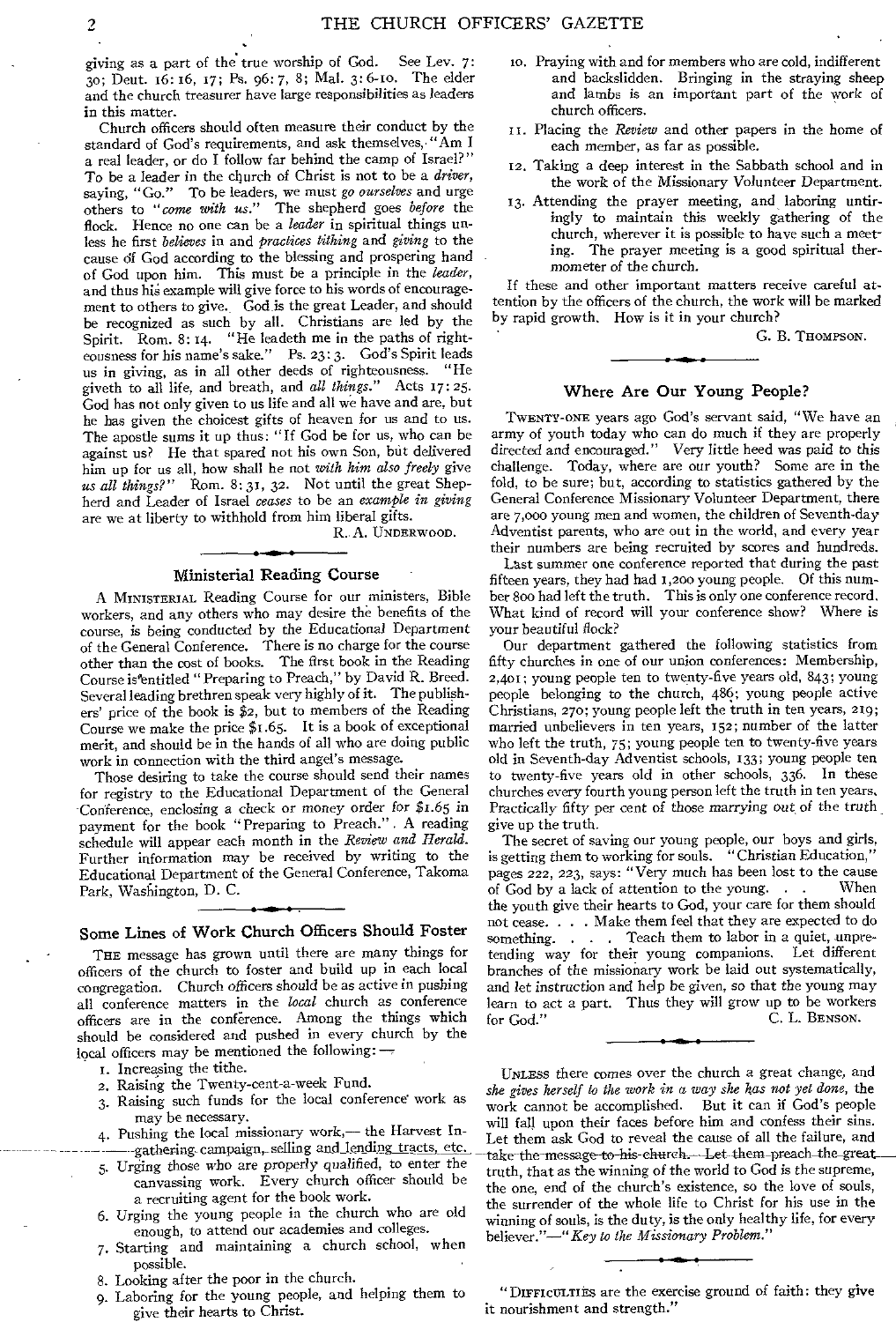# Home Missionary Department

Religious Liberty Day . Suggestive Program for Fourth Sabbath Home Missionary Service *(To be held Feb. 28, 1914.)* -

OPENING Song: "Christ in Song," No. 508. Prayer.

Scripture Reading: Rev. 14: 6-12.

*Song: "Christ in Song," No.* 509.

First Reading: "A Call to Duty in Temperance Work." Song: "Christ in Song," No. 793.

Second Reading: "Ominous Movements and Pressing Needs."

Short prayer for God's blessing on the work and for a liberal offering.

Annual offering for religious liberty work.

Closing Song: "Christ in Song," No. 510.

#### Suggestions to Church Elders and Leaders

WE are very anxious that our people shall receive an awakening in spiritual liberty as well as in civil and religious liberty. We trust that you will make the twenty-eighth,day of February, 1914, which is the fourth Sabbath of that month, a real spiritual revival long to be remembered. Make it a day of special prayer and reconsecration for the finishing of the work that God has intrusted to us. If the program that has been prepared for the day is carefully studied by the leaders beforehand, and then read with feeling and with helpful and appropriate remarks which will reenforce the points, it can be made very effective for a good revival, a consecration service, and a liberal offering, which is much needed.

Do not take the offering before the close of the second reading, and not till you have had an earnest season of prayer for God's blessing on the work and for a liberal offering. Try to make it a dollar day. It comes only once in the year, and is the only means to carry on the religious liberty work in the local and union conferences and the North American Division Conference. Each of these conferences gets one third of the annual offering for this line of work in its respective field. We have been woefully hampered the past year in carrying on aggressive work on account of a lack of means. You, as leader, can do much to increase the offering for this year. If some have come unprepared, ask them to make pledges, and bring their offering for this work the next Sabbath. A good plan would be to call their attention the Sabbath before to the necessity of coming prepared to give liberally.

If you wish to add some force to the program in your remarks, let me give you a few items that will help to stir our people to activity and liberality.

r. In about a score of cities and towns in Pennsylvania where the Lord's Day Alliance is in absolute control, and boasts of having ideal Sunday-law enforcement, every civil official who refuses to do its bidding is blacklisted. Every merchant who keeps his shop open on Sunday is advertised from the pulpits the following Sunday, and the people are asked to boycott him in all their dealings.

2. Many of the cities and towns are enacting ordinances against periodical and book agents, requiring them to pay from ten to thirty dollars a day for a license, or from one to three hundred dollars a year. This is a scheme of the enemy to hinder our work.

3. The ministerial associations in some towns are appointed by the town councils to have charge of all charity work, and no one can solicit funds from the public for any purpose without securing a permit from the ministerial association. Some of our people who solicited funds for the Harvest Ingathering campaign were stopped and were refused a permit.

4. Just now there is being waged a storm of persecution on our brethren in Austria. A spy got into the Vienna meeting one Sabbath last summer. It happened to be a missionary *meeting, and* the brethren were telling their experiences in connection with evading the vigilance of the police. The spy reported to the civil officers, and now our people are forbidden to hold any meetings on the Sabbath in Vienna. If they meet at all, it must be secretly, and at the risk of being cast into

prison. Some of our friends of influence in the Austrian government have advised our people to carry the matter directly to His Majesty Emperor Joseph, as they say the case of our people could not be made any worse than it is now, and there is some possibility of its being made better, as the emperor is a liberal-minded man.

Brother G. W. Schubert writes from Bavaria that the officials have threatened to take "the state rights" from our people which were accorded to them a few years ago. Their right to sing and pray at their public lectures, and even to have a Bible in evidence, has been forbidden them. This certainly should appeal to us to engage in earnest prayer for our brethren.

5. At the recent Lord's Day Alliance Convention, held in Baltimore, a plan was advocated at their "clinic sessions" to impose a heavy fine for the first violation of a Sunday law, for the second violation an extended prison term, and for a third or series of successive violations the confiscation of the transgressor's property by the state, for charitable purposes. The Sunday law of Tennessee can now be construed by the court to that effect, provided a man is worth more than two thousand dollars.

The above is for the elders or leaders to use at their own discretion in the most effective way. May this ammunition prove a blessing to both you and the congregation. Remember that this annual collection is to be sent in separately and labeled Religious Liberty Offering by the church treasurer, and is not to be counted in with the regular offerings to missions. C. S. L.

#### A Call to Duty in Temperance Work

THE movement looking to the elimination of the liquor traffic has been gradually developing into a national force of encouraging character. Dec. 10, 1913, Representative Hobson of Alabama and Senator Sheppard of Texas introduced into their respective branches of Congress a joint resolution (S. J. Res. 88 and H. J. Res. 168) proposing an amendment to the Constitution of the United States, forever prohibiting "the sale, manufacture for sale, transportation for sale, importation for sale, and exportation for sale of intoxicating liquors for beverage purposes in the United States and all territory subject to the jurisdiction thereof."

Prohibition of the liquor traffic is attracting the attention of the whole world, and the subject is receiving the indorsement of the best people throughout the whole country. It should receive not only our hearty indorsement, but our most ardent support. It affords a good opportunity to place ourselves as a denomination on record as favoring the elimination of this great destroyer. It would also do much to silence those who charge that we are allied with the liquor forces when we oppose Sunday laws.

Senator Sheppard, in his speech accompanying the introduction of his joint resolution, said, in part;-

" One of the fundamental duties of the American people is the extermination of the traffic in intoxicating liquors for beverage purposes. Experience has demonstrated that the only safe way to handle this traffic is to destroy it. In the United States it has reached such proportions that the nation must join in the struggle against it. It is a menace to the integrity and the progress of this republic. The fact that alcohol undermines the brain and paralyzes the will of man, planting in him and his posterity the seeds of physical and moral degeneracy, the seeds of disease, the seeds of poverty, the seeds of crime, makes it a peril to the very existence of free government. Let the people of this nation insert in the national Constitution, the source of the nation's life, a clause prohibiting an evil that will prove to be the source of the nation's death."

In indorsing the resolution, Senator Thompson of Kansas called attention to the beneficial results growing out of the prohibitory laws of that State, stating, in effect, that crime had decreased to a *minimum,* more schools had been opened, and larger bank accounts were now the rule.

Captain Hobson laid the ax at the root of the tree in his precedent-breaking speech. Among other things, he said, in part: —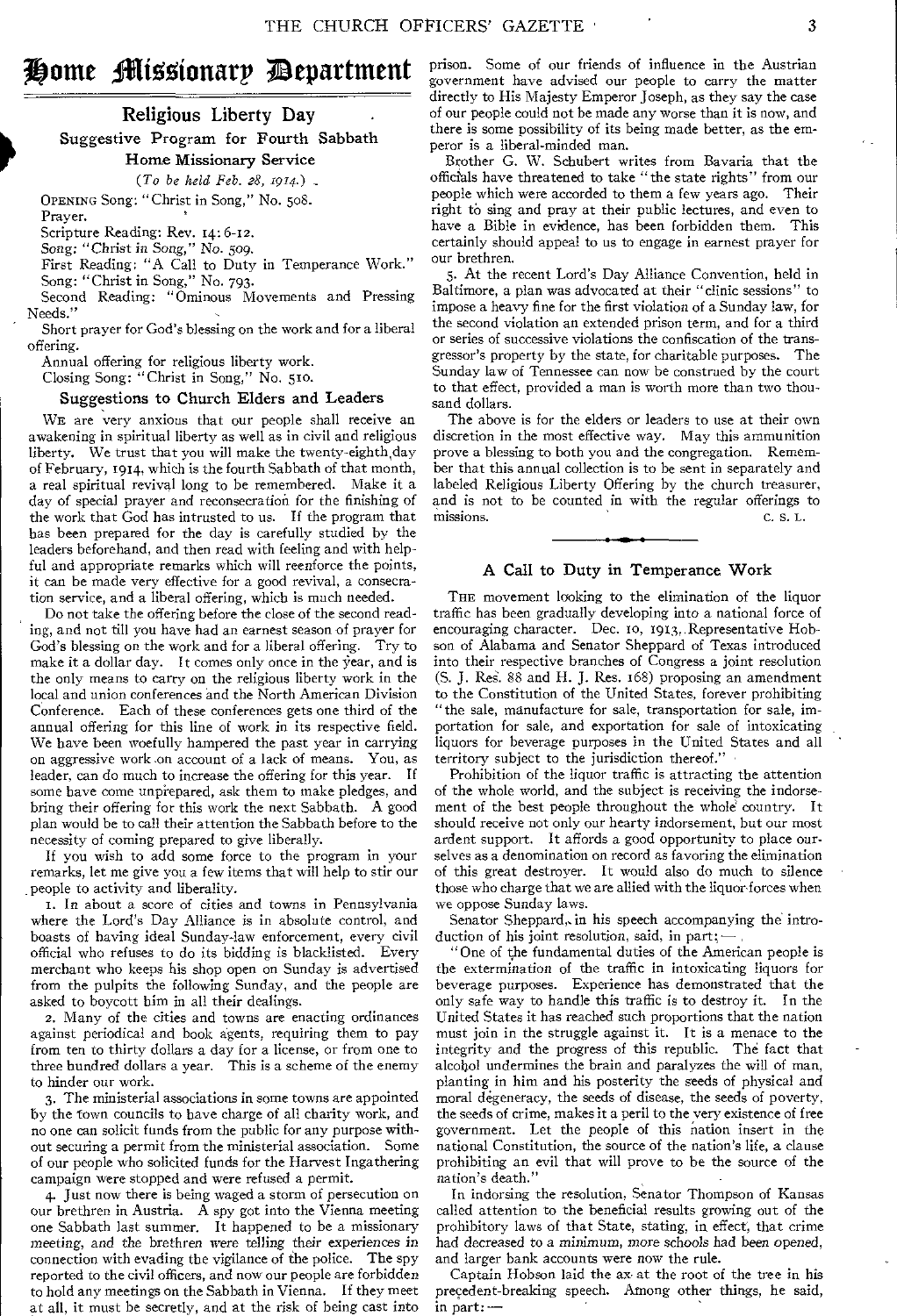"We are dealing with an organic disease, and to properly treat it we must apply organic treatment. Organic treatment is a treatment that goes down to the organs and tissues themselves, to the people. Now, there are two parts to that organic treatment. One part is to get whatever cure you have down to the tissues. That is the main part. The truth is the foundation cure. The truth must reach the people, and the people must be allowed to act on it. For years the great organizations to which I have referred have been conveying the truth to the people, and they have unanimously agreed that they will proceed harmoniously, with redoubled energies, to take the truth about alcohol yet more effectively to the American people. You might as well make up your minds, men in public life, you are going to face a condition where the average American citizen soon will know the truth about alcohol."

As to the attitude we as a people should sustain to this great movement, the following words of Sister White are to the point: —

" In our work more attention should be given to the temperance reform. Every duty that calls for reform, involves repentance, faith, and obedience. It means the uplifting of the soul to a new and nobler life. Thus every true reform has its place in the third angel's message. Especially does the temperance reform demand our attention and support. This evil must be more boldly met in the future than it has been in the past. . . . If the work of temperance were carried forward by us as it was begun thirty years ago; if at our camp meetings we presented before the people the evils of intemperance in eating and drinking, and especially the evil of liquor drinking; if these things were presented in connection with the evidences of Christ's soon coming, there would be a shaking among the people."— *Mrs. E. G. White.* 

"There is a cause for the moral paralysis upon society. Our laws sustain an evil which is sapping their very foundations. Many deplore the wrongs which they know exist, but consider themselves free from all responsibility in the matter. This cannot be. Every individual exerts an influence in society. In our favored land every voter has some voice in determining what laws shall control the nation. Should not that influence and vote be on the side of temperance and virtue?"

"The advocates of temperance fail to do their whole duty unless they exert their influence, by precept and example, by voice and pen and vote, in behalf of prohibition and total abstinence."— *Review and Herald, Nov. 8, x882.* 

Plans should be made immediately to conduct temperance rallies and campaigns. Our churches should by resolution, officially conducted, indorse the joint resolution above referred to, sending one copy of the same to one of their United States senators, and the other to the representative from the Congressional, district in which the respective churches are located. The general Religious Liberty Department stands ready to cooperate with union and local conferences in advancing this worthy cause of temperance to a triumphant finish. At our camp meetings, among the resolutions for consideration should be one dealing with the liquor traffic. S. B. H.

#### Ominous Movements and Pressing Needs

A STRIKING and eventful year has passed into history since our annual collection was taken a year ago for the spread and defense of religious liberty principles. Prophecies have been fulfilling with great rapidity and unerring accuracy. Our confidence in the verities of the third angel's message and,its triumph has been greatly strengthened. The sign of all signs, which was to mark the near approach of our Lord's second coming, namely, the healing of the deadly wound of the Papacy and the formation of—its image in the United States, has made such tremendous progress in its fulfillment during the past year that it is with much fear and apprehension that we assume for another year the responsibilities of our divine commission, as set forth in Rev. 14: 6-12.

The enemy of the remnant of God's people has been especially active. The great and final crisis of the ages, for which we have been looking, is about to burst upon us. 0, that you might have been present with some of us at the executive sessions held recently in Baltimore by the Lord's Day

Alliance and the Federal, Council of the Churches of Christ in America, and have heard the secret devisings, and have seen the flash of fire in the eyes and the clenched fists of some of these so-called reformers! Your pulse would have beat quite a little faster if you could have heard Seventh-day Adventists singled out time and again as being the most formi dable enemy that had to be overcome before their schemes to secure rigid Sunday laws could be made effective in Congress and the State legislatures. The chairman said that the time had come for the enactment of more rigid Sunday laws, and stated thai he opposed the former Johnston Sunday Bill that was introduced in Congress because it contained an exemption clause for Jews and Seventh-day Adventists. He suggested that these exemptions be removed, as they give a religious character to the Sunday laws, and that the law be universally enforced and all opposers and violators be put behind prison bars. If those who keep the seventh day of the week do not like this, he said, let them take the first ship they can get and go to some other country where they may do according to their pleasure.

The Federal Council appointed Dr. Henry King Carroll, the religious statistician of the United States, as special delegate to Congress to represent the thirty-two Protestant denominations which compose the federation. He is to maintain an office at the capital, at a salary of \$3,500 a year, and is td bend every effort to get the Standard Sunday Rest Bill, as formulated by the Federal Council, enacted into law for the nation. All this shows that we shall have a powerful enemy to contend with in their endeavors to make Congress believe that eighteen million constituent members are back of their Sunday bill, which they propose to introduce in Congress in the very near future.

Three Sunday bills have already been introduced in the Sixty-third Congress for the District of Columbia, with no exemption clauses. At the recent Catholic congresses, held at Milwaukee and Boston, the Catholic societies pledged themselves to support the Sunday bills that are yearly introduced in.the State legislatures and Congress, and also to advocate a more strict enforcement of the existing Sunday laws. Last year over eighty Sunday bills were introduced in the various State legislatures in the United States. But our brethren throughout the field cooperated with our Religious Liberty Department, and put forth most faithful efforts to counteract the influences of this kind of legislation; and so far as we have been able to learn, only three of the bills were enacted into law.

The *Liberty* magazine is now furnished\_ by. the various conferences to nearly every State legislature, the governors and their staffs, and the supreme and circuit judges of the different States. We are thankful to God that in not a single State where this work is done have our opponents been able to enact Sunday laws for several years. Best of all, we are getting letters of commendation from United States senators and representatives, governors, judges, lawyers, legislators, and from ministers and laymen, both Protestant and Catholic, encouraging us in glowing words to keep up our noble struggle for the defense of religious freedom. Shall we not keep up the struggle? Shall we not continue to give the message to these men of influence? This all depends upon your offering today. The conferences have no way or means of doing this work, only as you give out of the gratitude of your heart.

In my experience I have found no class of professional men more keen and susceptible to our religious liberty principles than lawyers; nor are there any other men who exert a greater influence in legislation and the prosecution of laws. Every one of them ought to have the *Liberty* magazine, and about seventy-five dollars would enable each State conference to furnish it to every lawyer in its State.

We should like to conduct lecture campaigns on true Protestantism and religious liberty in your conference this year, but this can be made possible only by each person's making a liberal offering today. Such a keen interest and such an intense feeling never before existed in the public mind on these subjects as at the present time. Millions of people have been thoroughly awakened during the past year as to the dangers which threaten our free institutions, and the imminent crisis which is inevitable.

The Tennessee persecutions are being revived again. The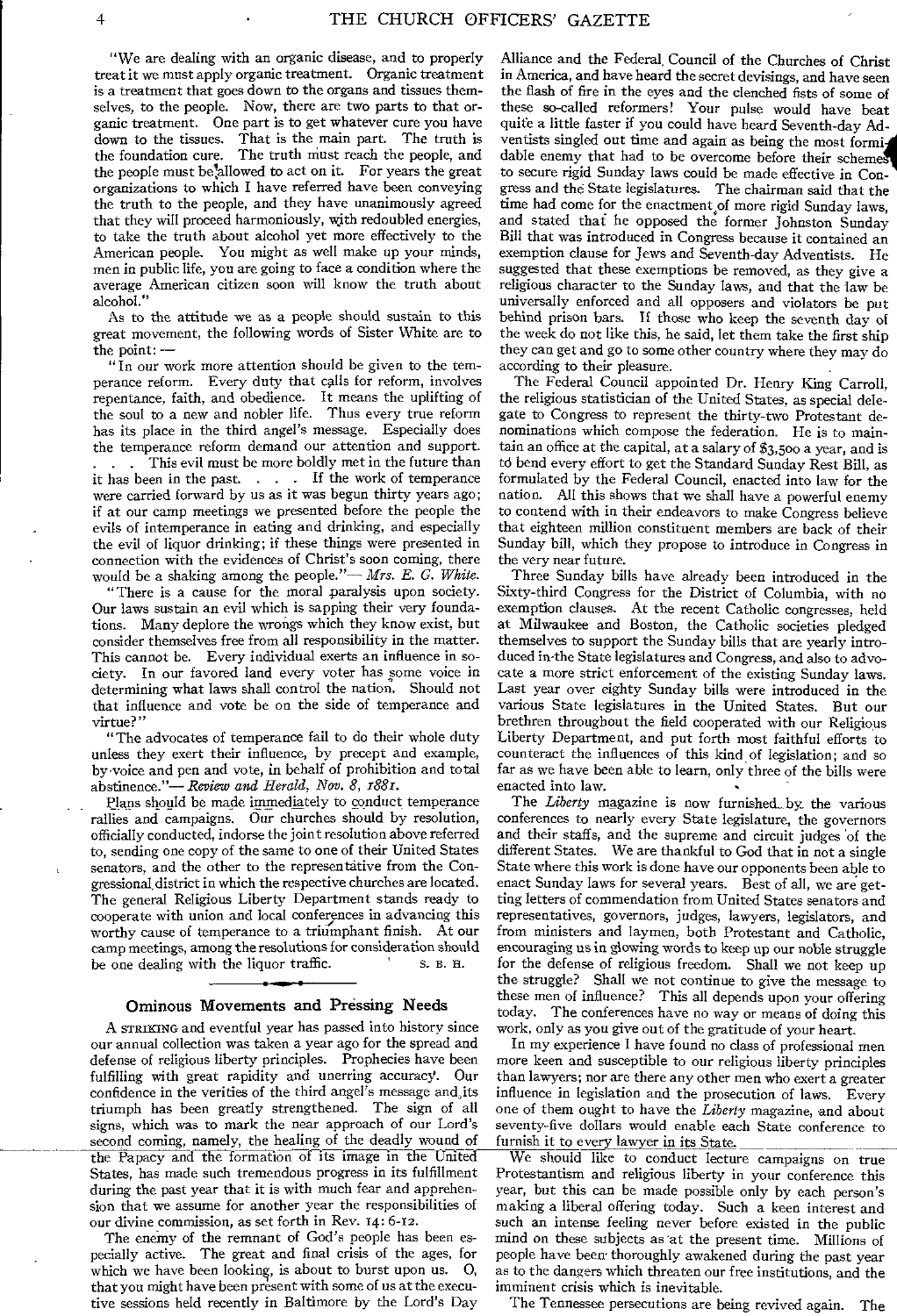rights of conscience and religious convictions, we were told by the court, have no weight and count for nothing when they come in conflict with a Sunday law. When cases were cited where Sunday keepers were constantly breaking the Sunday old by the court that Sunday laws are not made to arraigh.<br>Sunday keepers, but those who keep another day as the Sablaws of Tennessee without being prosecuted, we were virtually old by the court that Sunday laws are not made to arraign bath, and call into question the validity of the Sunday laws on the plea of the rights of conscience and religious belief. It becomes necessary for the State to settle the issue, and compel those who keep Saturday for the Sabbath to keep Sunday also, in harmony with the wishes of the majority. The Sunday law was deified and placed above the authority of both national and State constitutions and their most sacred guaranties of religious liberty to the individual. It was very apparent that when once these laws are enacted, we shall be held in their merciless and inexorable grip before the courts.

We must do all we can to prevent this kind of legislation. If we had not, kept up a constant agitation and carried on campaigns against these movements in the past, we should have been bound hand and foot long ago. How we longed to carry on an aggressive campaign and educate and win the people to our glorious principles after Brother Rooker was convicted recently in Tennessee! But there were no funds available. Give us an opportunity to present the truth to the people and to win souls for 'Christ. This line of work ought to be made a soul-winning factor to set men free from the thralldom of sin as well as from prison cells. Soul freedom from the power of sin is greater than physical freedom from the bondage of civil magistrates. Our object is to blend these two lines of work.

Give a liberal offering today, as it is the only offering in the year for this line of work. One third will be retained by your own local conference to meet the needs in your field, one third will go to the union conference to meet its needs, and one third will be appropriated to the Religious Liberty Department of the North American Division Conference to meet its many urgent needs in the general work. Can we not make Those whom God has favored with means, health, and the blessings of soul liberty should make it a five or a ten dollar day for freedom's cause.  $C. S. L.$ 

#### Suggestions for Missionary Programs First Week

OPENING exercises: Song, prayer, minutes, reports of labor, song,

Lesson: "Testimony Study."

Plans for circulating the *Protestant Magazine* during the last two weeks of February, also for the following week's work.

, NOTE.— There is at the present time a remarkable interest in most parts of the country in the rapid growth of the Roman Catholic Church, and the demands it is making for polit-ical recognition. We should take advantage of this interest in order to enlighten the people, that they may have an opportunity to understand what these things mean. We cannot do this better than by the circulation of literature bearing on the subject, and the *Protestant Magazine* has been prepared especially for this purpose. It is the circulation of our lit-erature our opponents fear. We therefore suggest that after the lesson has been presented, and the attention of our people<br>called to the important bearing these things have on the clos-<br>ing work, they be asked to unite in selling the *Protestant*<br>*Magasine* in their territory, givi weeks in February be devoted to a special campaign with this paper. If our people will introduce the magazine by calling attention to some of the recent aggressive acts on the part of the adherents of the Papacy, they will find it will sell readily to Protestants. Protestant ministers may be induced to subscribe for it by being shown that it contains, month by month, well-authenticated quotations from Roman Catholic writings, of which they can make use.

At the close of the lesson, it will be well to make a call for all who will help hold back the advance of the Papacy to raise their hands. Then ascertain how many copies of the paper each will take, and give some suggestions in regard to canvassing for subscriptions and selling single copies. Remind the people that success lies in united action. The longer we hinder the advance of the Papacy, the shorter the

time of persecution we shall have to suffer. Where regular magazine colpprteurs are working, arrangements for territory should be made with the conference tract society.

#### Second Week

Opening exercises• Song, prayer, minutes, reports of labor, song.

Lesson: "Testimony Study."

Note.—This study may be made up from the tract "An Appeal on Home Missionary Work," or from " Testimonies for the Church," Vol. VI, pages 421-439; Vol. VII, pages 9- 39; Vol. VIII, pages 9-29; Vol. IX, pages n-i36. There is abundance of matter to select from. Let some of the most striking passages be selected, and given to different members to read in response to questions asked by the leader. Remind the members of the two weeks' campaign with the *Protestant Magazine,* and call for additional orders, as some may have decided to take part who did not give in their names the previous week.

#### Third Week

Opening exercises: Song, prayer, minutes, reports of labor, song.

Lesson: Read Revelation 13, and follow with the most striking paragraphs from "Great Protestant Mass Meeting," and "Three Conventions," in the *Review* of Dec. 25,<sup>\*</sup>1913.

Plans for work: Handing out *Protestant Magazines* to those taking part in the campaign, and giving final instructions concerning methods of work.

Nore.—It would be well to ask all to pray for the success of this campaign. Those who cannot go out can help in this way. In the articles in the *Review,* to which attention is called, there are some striking statements that show that the prophecies in Revelation 13 are being fulfilled at this time, and that soon we shall see the image to the beast completing its work. These should be emphasized, that the church members may realize the times in which they are living, and their duty in connection with them.

#### Fourth Week

Opening exercises: Song, prayer, minutes, song, reports of labor.

Lesson: "Results of Missionary Work."

Plans for work: Giving out additional *Protestant Magazines*  for second week of the campaign; giving out tracts'for lending and for using in other ways; making provision for other lines of work being carried forward.

Nore.—In the reports of labor, call for the experiences of those who have been out with the *Protestant Magazine*.<br>From them may be gained some suggestions that will add to the success of the second week's work. It would be well to ask those who have disposed of the most papers to state what, in their experience, has been the best. way of introducing them. Follow these with the reading of the experiences given in this paper. It will add to the interest to have these read by different members. It may be well privately to remind those who are given pieces to read, always to read them to the people sitting on the back seats. This will help to insure that they are read distinctly.

#### Testimony Study

I. WHAT crisis is just before us?

"A great crisis awaits the people of God. A crisis awaits the world. The most momentous struggle of all the ages is just before us. Events which for more than forty years we have, upon the authority of the prophetic word, declared to be impending, are now taking place before our eyes."—" *Testimonies for the Church," Vol. V, page 711.* 

2. What is any movement in favor of religious legislation said to be?

"Any movement in favor of religious legislation is really an act of concession to the Papacy, which for so many ages has steadily warred against liberty of conscience."- $Ib$ .

3. By what may we know the end is near?

"When Protestantism shall stretch her hand $^{\star}$ across the gulf to grasp the hand of the Roman power, when she shall reach over the abyss to clasp hands with Spiritualism, when, under the influence of this threefold union, our country shall repudiate every principle of its Constitution as a Protestant and republican government,, and shall make provision for the propagation of papal falsehoods and delusions, then we may know that the time has come for the marvelous working of Satan, and that the end is near."—*Id.*, page  $45I$ .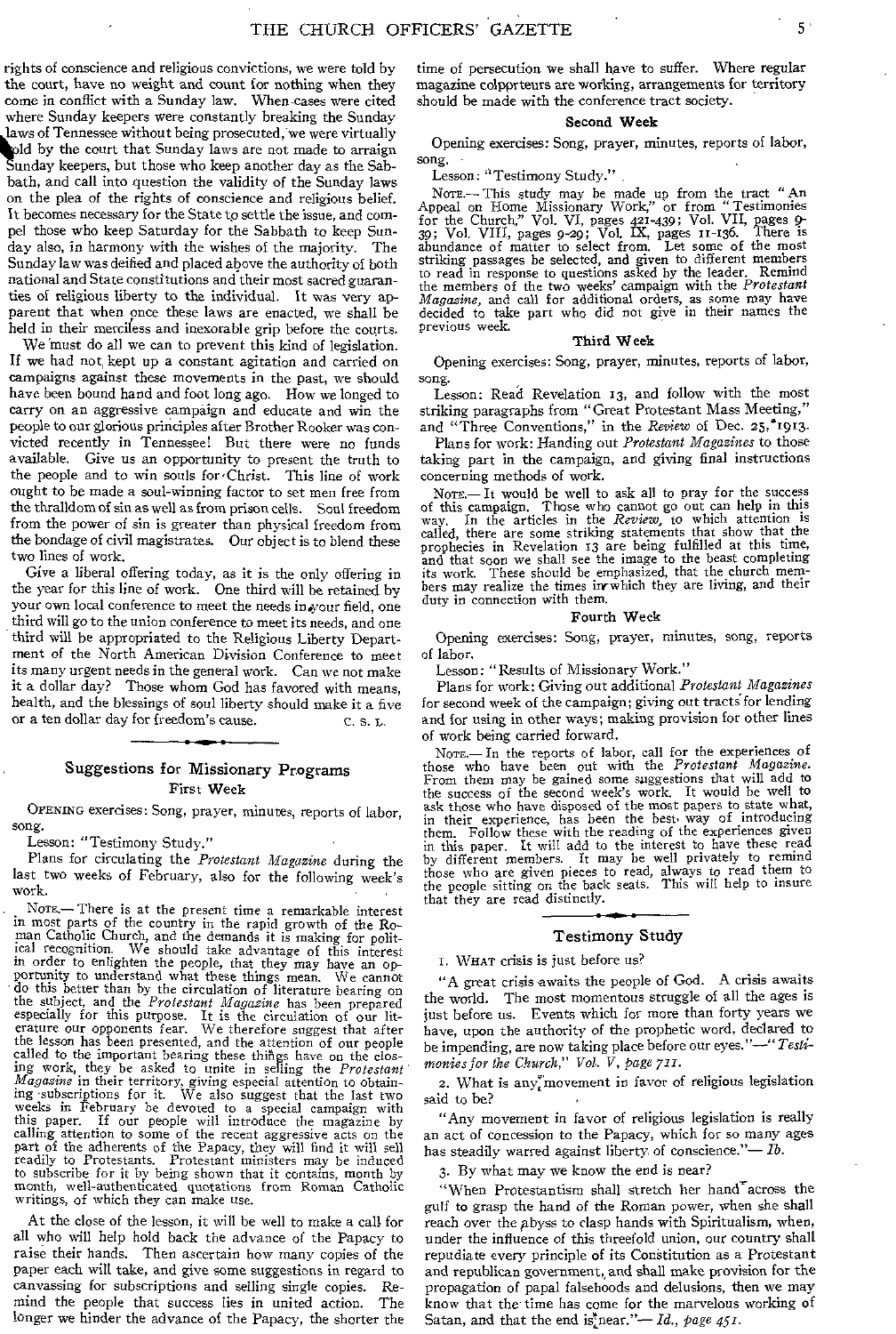4. What is meant by the statement, "When Protestantism shall stretch her hand across the gulf to grasp the hand of the Roman power"?

"When our nation shall so abjure the principles of its government as to enact a Sunday law, Protestantism will in this act join hands with popery."— *Id., page 712.* 

NOTE.— Sunday laws have been enacted in most of the States, and persistent efforts are being made to enact a fed-eral Sunday law. They have been frustrated up to the present time by the work of Seventh-day Adventists. But the time will come when a Sunday law will be passed in the District of Columbia. Then Protestantism will have completed the act of joining hands with the Papacy, and will have made provision for the propagation of papal falsehoods and delusions. Then the end will be near.

5. Of what will this apostasy be a sign to us?

"As the approach of the Roman armies was a sign to the disciples of the impending destruction of Jerusalem, so may this apostasy be a sign to us that the limit of God's forbearance is reached, that the measure of our nation's iniquity is full, and that the angel of mercy is about to take her flight, never tp return."— *Id., page 451.* 

6. Is this confined to one nation only?

"As America, the land of religious liberty, shall unite with the Papacy in forcing the conscience and compelling men to honor the false sabbath, the people of every country on the globe will be led to follow her example."— *Id., Vol. VI, page z8.* 

NOTE — This is already being fulfilled. In Great Britain, Canada, South Africa, Australia, New Zealand, and even *in*  China, Sunday laws have either, been recently enacted or determined efforts are being made to obtain them.

7. How solemn is the responsibility, and how searching the test, that will come to each individual?

"My brethren, do you realize that your own salvation, as well as the destiny of other souls, depends upon the preparation you now make for the trial before us? Have you that intensity of zeal, that piety and devotion, which will enable you to stand when opposition shall be brought against you? If God has ever spoken by me, the time will come when you will be brought before councils, and every position of truth which you hold will be severely criticized. . . . 'Search the Scriptures.' Study your Bible as you have never studied<br>it before..... There must be more spirituality, a deeper There must be more spirituality, a deeper consecration to God, and a zeal in his work that has never yet been reached."— *Id., Vol. V, page 717.* 

8. May we expect the refreshing of his Spirit while we remain indifferent to these things?

"If our people continue in the listless attitude in which they have been, God cannot pour upon them his Spirit. They are unprepared to cooperate with him. They are not awake to the situation, and do not realize the threatened danger They should feel now, as never before, their need of vigilance and concerted action."— *Id., page 714.* 

9. What is our duty in view of such a time?

"We as a people have not accomplished the work which God has committed to us. We are not ready for the issue to which the enforcement of the Sunday law will bring us. It is our duty, as we see the signs of approaching peril, to arouse to action. Let none sit in calm expectation of the evil, comforting themselves with the belief that this work must go on because prophecy has foretold it, and that the Lord will -shelter-his people. We are not doing the will of God if we sit in quietude, doing nothing to preserve liberty of conscience. Fervent, effectual prayer should be ascending to heaven that this calamity may be deferred until we can accomplish the work which has so long been neglected. Let there be most earnest prayer; and then let us work in harmony with our prayers." " As great light has been given, God expects corresponding zeal, faithfulness, and devotion on the part of his people. There must be more spirituality, a deeper consecration to God, and a zeal in his work that has never yet been reached."— *Id., pages 713, 714, 717.* 

#### Home Missionary Experiences

#### Results of Half an Hour Each Week Devoted to Service

SOME time ago a sister in one of our small churches felt that she would like to do something to advance the cause of God. She was a busy woman, with the care of her home and three children, *However, after careful thought* and much prayer, she felt that she could spend at least half an hour each week in doing something for the Master.

Remembering that three families had recently moved into the neighborhood, she decided to pay them a friendly call, and *to* improve the opportunity by *leaving* a tract with each The sister was cordially received. Who does not appreciate a kind word of Welcome when moving into a new neighborhood?

She was invited to come again, and she did so, calling week after week with other tracts. She also gave the people an opportunity to ask questions, which were generally answered by giving a tract on the subject under consideration.

In one of these homes lived a young man with his widowed mother. They belonged to the Roman Catholic Church, and *for* years this *young* man had been an altar boy in the church. In less than four months that sister had the satisfaction of seeing both this young man and his mother members of the Seventh-day Adventist Church. This sister might have thought half an hour a week too little to be worth giving, but *was it? It* will give eternal life *to* that *young* man and his mother, if they are faithful.

#### Visited Five Families Each Week

A report comes from another sister that she, too, had had the *satisfaction of seeing a young man and his family* accept the truth as a result of systematically giving away tracts each week. Her plag was to visit five families each week.

What an impetus it would give to this message if the majority of our Sabbath keepers would visit five families each week!

#### Boycotting an Editor

A brother writes: "Some years ago a lecturer calling himself a 'freethinker' came through the country where I lived. Among others who signed his declaration of principles was the editor of the village paper. This so enraged several of the business men of the little town that they withdrew their advertising from the paper. When I heard how this editor had been treated because he dared to think for himself, I was strongly impressed to visit the man and subscribe for his paper, though I had never met him. During my talk-withhim, I told him that God, for Christ's sake, had set me free from sin, and so I *was* able to do a little thinking, and was therefore a ' freethinker.' Before I left him, he earnestly requested me to write some articles on Bible subjects, which he would be glad to publish in his paper. About this time a young man who lived in another State, came to this village to visit, and read the articles I wrote. Later he wrote to me, saying that he had read the articles and believed that I could answer satisfactorily some questions that no one else had been able to settle for him. I visited him, and as a result he accepted the truth we love so well. He has since put in many months of faithful time selling our literature, mostly 'Bible Readings.' Only the judgment will reveal the result of those men boycotting an editor for daring to think for himself. The editor was afterward converted."

This shows once more how the Lord uses unusual means to accomplish his end.

#### Selling Tracts in Jamaica

Brother H. Fletcher writes: "We are doing a good work here in Linstead. This is a young church, with only seventeen enrolled members. They are organized, as far as possible, after the instruction and plans of the Home Missionary Department, with bands formed and at work.

"The literature band is doing a good work with the sale of tracts and small books. We cannot supply the members with the tracts fast enough. We send cash orders to our tract society, and in a day or so the tracts are all sold. We have now decided to send for them by the boxful instead of in packages.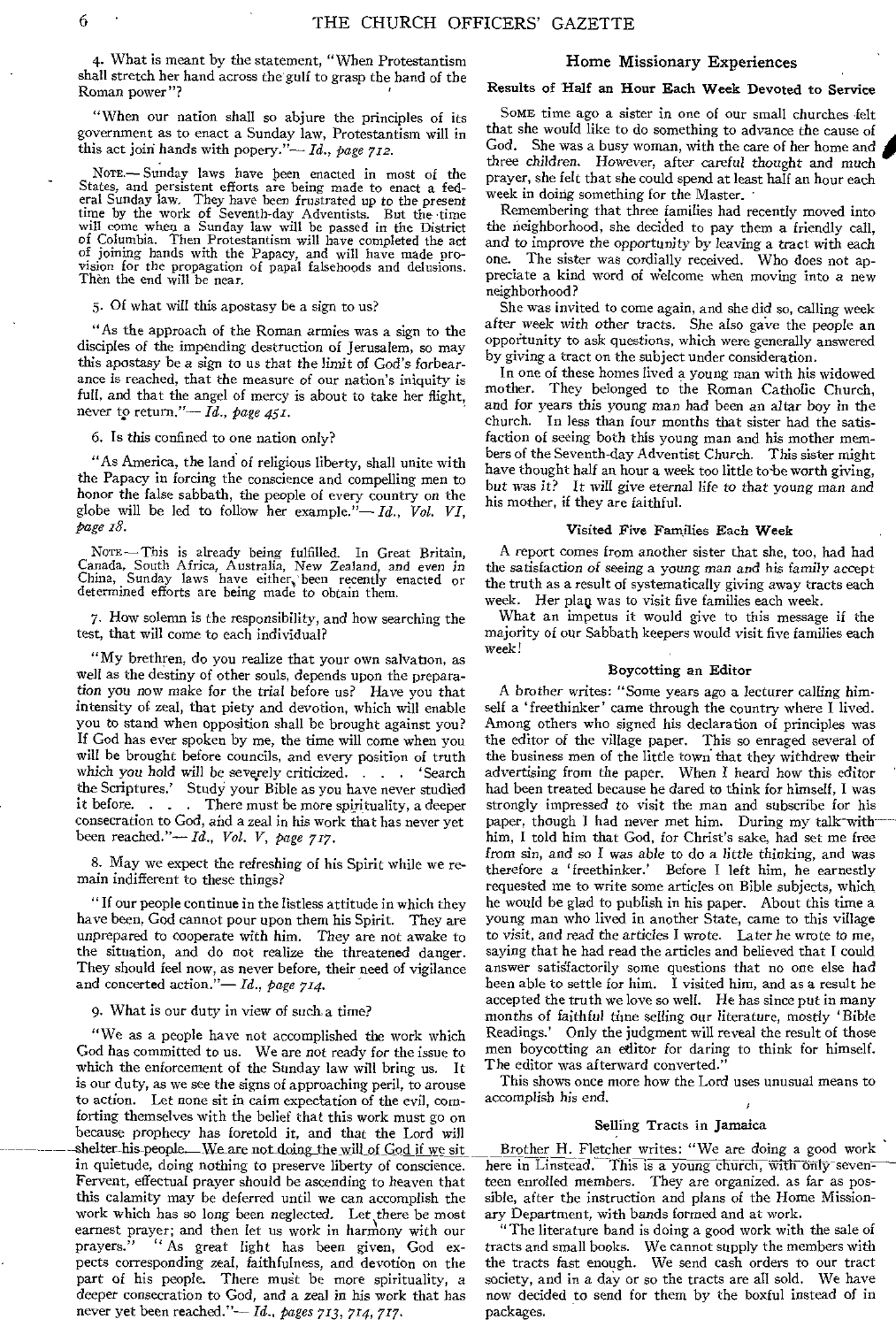"The Lord is indeed blessing the work here and our people are having a splendid experience. Several persons are interested, and are keeping the Sabbath already. This shows what can be accomplished when there is organization. . .

I am sure much more might be done if we could get all our members to work. There is something that all can find to do."

#### **The Secret of Successful Work**

A brother writes: "I became somewhat acquainted with a man last *summer* who *was* working *on* the highway near my place. He seemed to know a good deal about our ideas of Bible truth. In a short time I called on the family and had a pleasant visit. I carried them some reading matter, sang some gospel hymns with them, had a season of prayer, and left quite pleased with their response to my call. After a time I called again, taking the book 'Great Controversy,' which he bought. At his request **I** went twice again to see them. Their reception seemed rather cold, so I thought seriously of troubling them no more; but after praying for the family, I concluded to go once again, and did so a short time ago, receiving a very cordial reception. They invited me to the best seat in the best room in the house. At the man's request I explained some points of present truth. When I left, the *man gave* me one dollar *for* the Ingathering fund. **I** had given him one of the papers. The family parted from me with tears in their eyes. **I** now consider them good-subjects for future effort."

This brother has found the secret of successful work. It is prayer and persistence. We are too easily discouraged by cold looks, cold words, and prejudice. Prayer and persistent kindly attention will unlock many hearts.

#### **Could Not Burn the Message**

A family enthusiastic in work with literature, recently met, are in the truth today because an uncle, years ago, sent them tracts. The packages kept coming through the mail until the mother of the home accepted the truth. The father opposed it. One Sabbath day, however, after he had *thrown* a package of tracts into the stove, he returned and raised the **lid,** there to be met with the message, "Remember the Sabbath day, to keep it holy. Six days shalt thou labor, and do all thy work," etc. The printed lines stood out in white upon the charred page which had burned to ash. It was too much for him. From that day, that family kept the Sabbath, and the children — now with families of their own — are living witnesses to the influence of that faithful work with tracts.

Recently the wife of a banker in a Western city gave one of our agents an order for "Bible Readings" when she learned **it** was an Adventist work. She said, "I have been secretly reading some tracts given me by an Adventist woman a year ago, and I have about concluded they are right." She talked ago, and I have about concluded they are right." freely about the Sabbath and other points of truth.

"In February, 1911, I came into the truth by one of our announcements of the twentieth century message, which was left in a car in Boston. This has been the means of my giving out about fifteen hundred tracts and papers. Don't neglect to give out papers, even one. I keep the Sabbath, and also my job." This experience was handed in at the close of a talk on home missionary work. The writer *was* a street car conductor. He kept the Sabbath and continued his work for some time, but is now in one of our schools, preparing for the work.

#### Temperance Work

IN the program for the fourth Sabbath service there are instructions in regard to signing, and obtaining signatures to, a petition to Congress, *in* behalf of national prohibition. The following is the form of petition being used by our people: —

#### **Petition to Congress**

To the Honorable, the Senate and House of Representatives of the United States: *—* 

*Whereas*, Exact scientific research has demonstrated,-1. That alcohol is a narcotic poison, destructive and degenerative to the human organism;

2. That its distribution as a beverage, or contained in foods, lays a staggering economic burden upon the shoulders of the people;

3. That it lowers to an appalling degree the average standard of character of our citizenship, thereby undermining **the** public morals and the foundation of free institutions;

4. That it produces widespread crime, pauperism, and insanity, and inflicts disease and untimely death upon hundreds of thousands of citizens;

5. That it blights with degeneracy their children unborn, *threatening* the *future* integrity and the very life of the nation; therefore,—

We, the undersigned, adult residents of State of earnestly petition your Honorable Body to pass Joint Resolution (S. J. Res. 881 and H. J. Res. 1681) proposing an amendment to the Constitution of the United States providing for national prohibition of the liquor traffic.<br>Names

Addresses<br>............................... 

sign at the close of the meeting, and arrangements should be made for obtaining the signatures of others. E. M. G.

'Introduced by. Senator Sheppard of Texas and Representative Hobson of Alabama, Dec. to, 1913, Sixty-third Congress, second session.

#### Brief Suggestions for Band

EVERY young Christian a member of the Missionary Volunteer Society, every member a worker, and every worker trained,— is that the ideal toward which you are struggling? If so, you will appreciate these suggestive lines of work for the different working bands or committees: —

I. Personal work:—

- 
- 
- a. Study methods. b. Pray for special ones. c. Visit every family in your neighborhood.
- 2. Cottage meetings: 
	- a. Bible readings.
	- b. Hold branch Sabbath schools.
- c. Meetings in jails. 3: Literature: Literature:
	- a. Reading racks—town and country.
	- b. Libraries.
		- Hospitals and jails.
		-
		-
		-
		- d. Reading circles.<br>e. Church library.<br>*f.* Circulating library.<br>g. Family Bible Teacher.
		- h. Magazine routes. i. King's Pocket League.
		-
		- f. Canvass your friends for Morning Watch Calendars and Reading Courses.
- 4. Correspondence: 
	- a. Send' papers and correspond. b. Write to old people.
	-
	- c. Write to friends.
	-
	- Write to missionaries.
	- c. Write to friends.<br>d. Write to isolated young people.<br>e. Write to missionaries.<br>f. Write to senators when Sunday. Write to senators when Sunday laws are pending.
	- Write senators and representatives about prohibition.
- 5. Christian Help work:— a. Visit-sick.
	- - b. Feed the hungry.
		- $c$ . Give away cast-off garments.<br>d Temperance work
		- *d* Temperance work
		- e. Social purity work.

#### Special Notice

IF you are no longer the church elder, or the leader of the church missionary society or of the Missionary Volunteer Society, please hand, this sample copy of the CHURCH OFFI-CERS' *GAZETTE* to your successor. The second copy which you may receive, please hand to the church missionary secretary (librarian) or to the secretary of the Missionary Volunteer Society.

No further samples will be sent out, so each church and society is requested to please see that its officers are all supplied, and that the orders are sent at once to the tract society office. Then all will have material for their meetings, no number of **the** GAZETTE being missed.

Copies of this should be ready for the church members to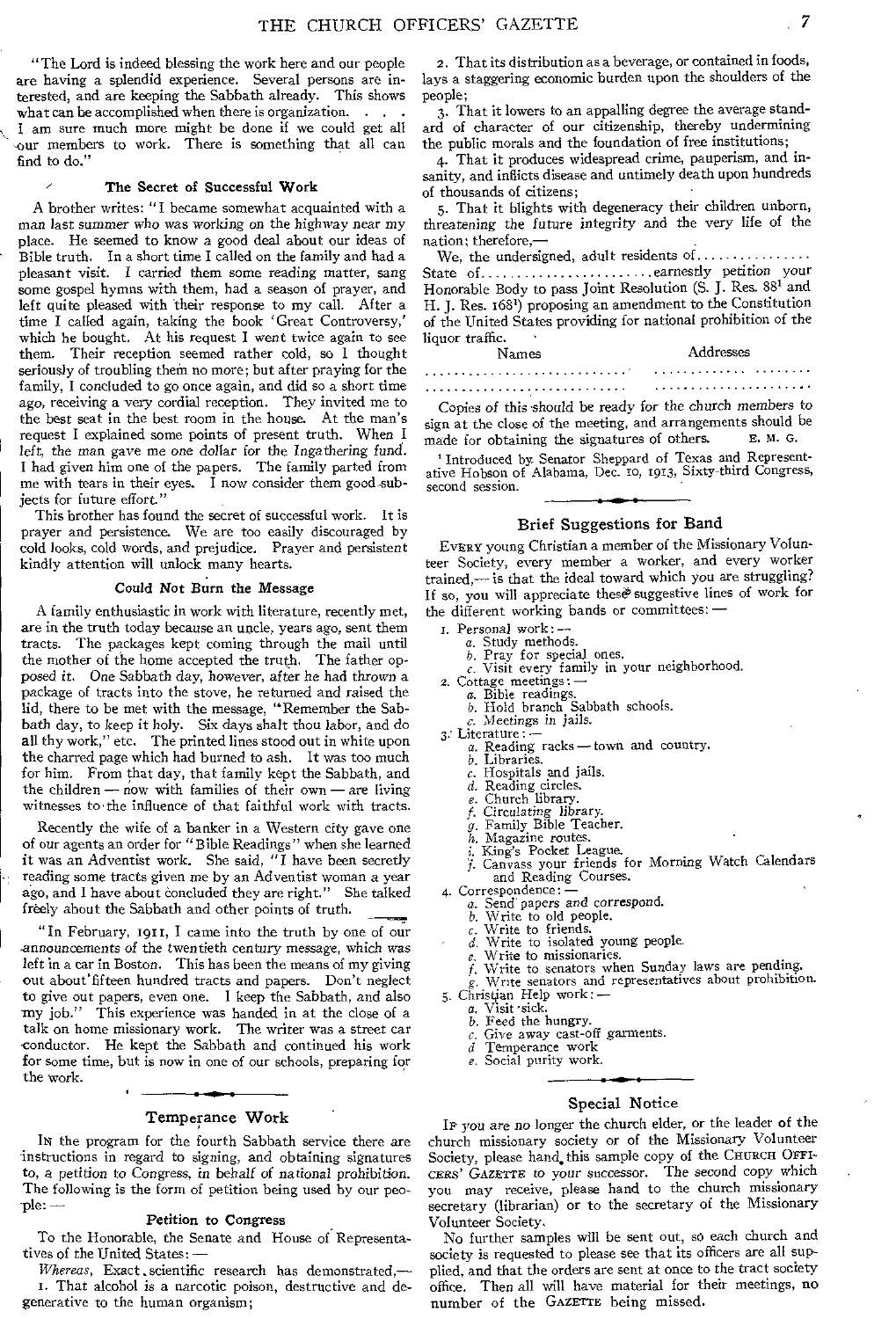# aiiilionarp Volunteer *Department*

# Senior Society Study for Sabbath, February 7

#### Suggestive Program

- I. OPENING Exercises (ten minutes). 2. Bible Study (five minutes).
- 3. Testimony Study (five minutes).
- 4. Quiz on Standard of Attainment (five minutes). 5. The Immigration Problem (twenty minutes).
- 6. Experience and Social Meeting (ten minutes).
- 7. Closing Exercises.
- 

I. Song; prayer; song; review Morning Watch texts for past week; collect individual report blanks and offering; secretary's report.<br>2. The Stranger That Is Among You. Ps. 146: 9; Matt.

25 : 35; Heb. 13:2; Genesis 12, 18. Have different ones read the first three texts, and others tell the story contained in the other texts. See "Patriarchs and Prophets." 3. "Testimonies," Vol. VIII, pages 34, 35; Vol. IX, pages

179-183.<br>4. Gen. 1: 26, 27; 2: 17. Amounce texts the week before,<br>and urge all to memorize them. Review all the texts used<br>thus far. Create all the enthusiasm possible. Give Scripture<br>reference and call on some one to quot can be answered by one of these texts, and call on definite person. State some objection raised by people not of our faith against the seventh-day Sabbath that can be answered by one of these texts. Call for some one to answer the objection. The use of a variety of methods will keep up a live interest.

5. "The Immigrant and His Importance to Us" (five min-utes) ; " Causes of Immigration " (five minutes) ; "Trans-portation Companies and Immigration" (five minutes) ; "The Voyage and Preparation" (five minutes). Enlarge on blackboard or paper the diagrams "Emigration From Europe to the United States" (see this paper) and "Immigrant Aliens Admitted and Departed," found in *Instructor* dated Jan-uary 27. 1217 27.<br>
7. Quote pledge on Missionary Volunteer membership card.<br>
--

The Immigrant and His Importance to Us

#### I Am the Immigrant

SINCE the dawn of creation my restless feet have beaten new paths across the earth.

My uneasy bark has tossed on all seas.

My *Wanderlust* was born of the craving for more liberty and for a better wage for the sweat of my face.

I looked toward the United States with eyes kindled by the fire of ambition and heart quickened with newborn hope.

I approached its gates with great expectation.

I entered in with fine hope.

I have shouldered my burden as the American man of all work.

I contribute eighty-five per cent of all the labor in the slaughtering and meat-packing industries.

I do seven tenths of the bituminous coal mining.

I do seventy-eight per cent of all the work in the woolen mills.

I contribute nine tenths of all the labor in the cotton mills. I make nineteen twentieths of all the clothing.

I manufacture more than half the shoes.

I build four fifths of all the furniture.

I make half the collars, cuffs, and shirts.

I turn out four fifths of all the leather.

I make half the gloves.

I refine nearly nineteen twentieths of the sugar.

I make half the tobacco and cigars. •

And yet I am the great American problem.

When I pour out my blood on your altar of labor, and lay down my life as a sacrifice to your god of toil, men make no more comment than at the fall of a sparrow.

But my brawn is woven into the warp and woof of the fabric of your national being.

My children shall be your children, and your land shall be my land, because my sweat and my blood will cement the foundations of the America of tomorrow.

If I can be fused into the body politic, the melting pot will have stood the supreme test.—" *The Immigrant," by Frederic I. Haskin.* 

"No more important or far-reaching question confronts the American people today than the problem of our present immigration. Each year approximately a million aliens aliens in speech, aliens in custom, aliens in ideals, though kindred in desire for opportunity to better their conditions, kindred in craving for freedom, and kindred in the possession of the spirit of ambition — swarm to our shores. Guided into proper channels, surrounded by proper influence, this alien horde may be transformed into good American citizens and made to constitute a great political and economic asset to the nation. Fused into our national life in the melting pot of Americanization, and in the process of leaving behind the dross of Old World ways, it may become part and parcel of our body politic, devoted to American traditions, espousing our ideals, and filled with our own best aspirations.

"On the other hand, left to form itself into colonies which come into contact with only the worst element of our native population, removed from the better influences of our national life, never learning our language, never adopting our customs, never sensing our ideals, and never catching the spirit of our civilization, it might become a permanent source of danger to our political well-being, and a menace to the very life of the nation. The character of our immigration has changed. Formerly it came from northwest Europe, and readily fused itself into our national life; today it comes largely from southern and eastern Europe, and it holds itself aloof, preferring to colonize rather than to be assimilated."—" *The Immigrant," by F. J. Haskin, pages 1g, 2o.* 

"What does a million of immigrants a year mean? Possibly something of more significance to us if put in this way, that at present *one in every eighty persons in the entire United States* has arrived from foreign shores within twelve months." *—"Aliens or Americans?" by Grose, pages 17, 18.* 

See the living stream pour into America through the raceway of Ellis Island (entrance port for immigrants at New<br>York). "In the fiscal year ended June 30, 1912, there landed "In the fiscal year ended June 30, 1912, there landed at Ellis Island 605,151 immigrant aliens, 72 per cent of the total immigration for 'the year; followed by Boston, 38,782; Philadelphia, 43,749; Baltimore, 21,667. The total immigration for the year was 838,172."—" *Immigrant Forces," by Shrive?, note on page 3.* 

"Every time the clock marks a minute, two immigrants enter the United States. They come in steadily, all the year round, men, women, and children, from Italy, Hungary, Poland, Greece, Bulgaria, Russia, Sweden, England, Germany, and other lands, at the rate of 120 an hour, or 2,88o a day." *— Missionary Education Movement, pamphlet "Two Every Minute."* 

"Imagine an army of nearly 20,000 a week marching in upon an unprotected country. At the head come the motley and strange-looking immigrants — largely refugee Jews from the far Russian Empire and the regions of Hungary and Roumania. At the daily rate of 2,800 it would take this indescribable assortment more than 166 days to pass in single file. Then the Italians would consume about eighty days more. . . . The English and Irish were consuming fortytwo days in passing."—"Aliens *or Americans?" page zg.*  The flaxen-haired Scandinavians, together with the sturdy Germans, would get by in only a month and four days,

#### Causes of Immigration ,

THE causes of immigration are variously stated, but, compressed into three words, they are: Attraction, expulsion, solicitation.<sup>---</sup>The-attraction-comes-from<sup>-the-</sup>United-States, the expulsion from the Old World, the solicitation from, the  $\frac{m}{n}$  the solicitation from,  $\frac{m}{n}$  in great transportation lines and their emissaries. . . Russia there is an outbreak, hideous and savage, against the Jew, and an impulse is started whose end is not reached until<br>you strike New York. . . . . " Military service is enforced in Italy, taxes rise, overpopulation crowds, poverty pinches. As a result, the stream flows toward America, where there is no military service and no tax, and where steady work and high wages seem assured.  $\ldots$ steady work and high wages seem assured. . missioner Robert Watchorn. of the nort of New York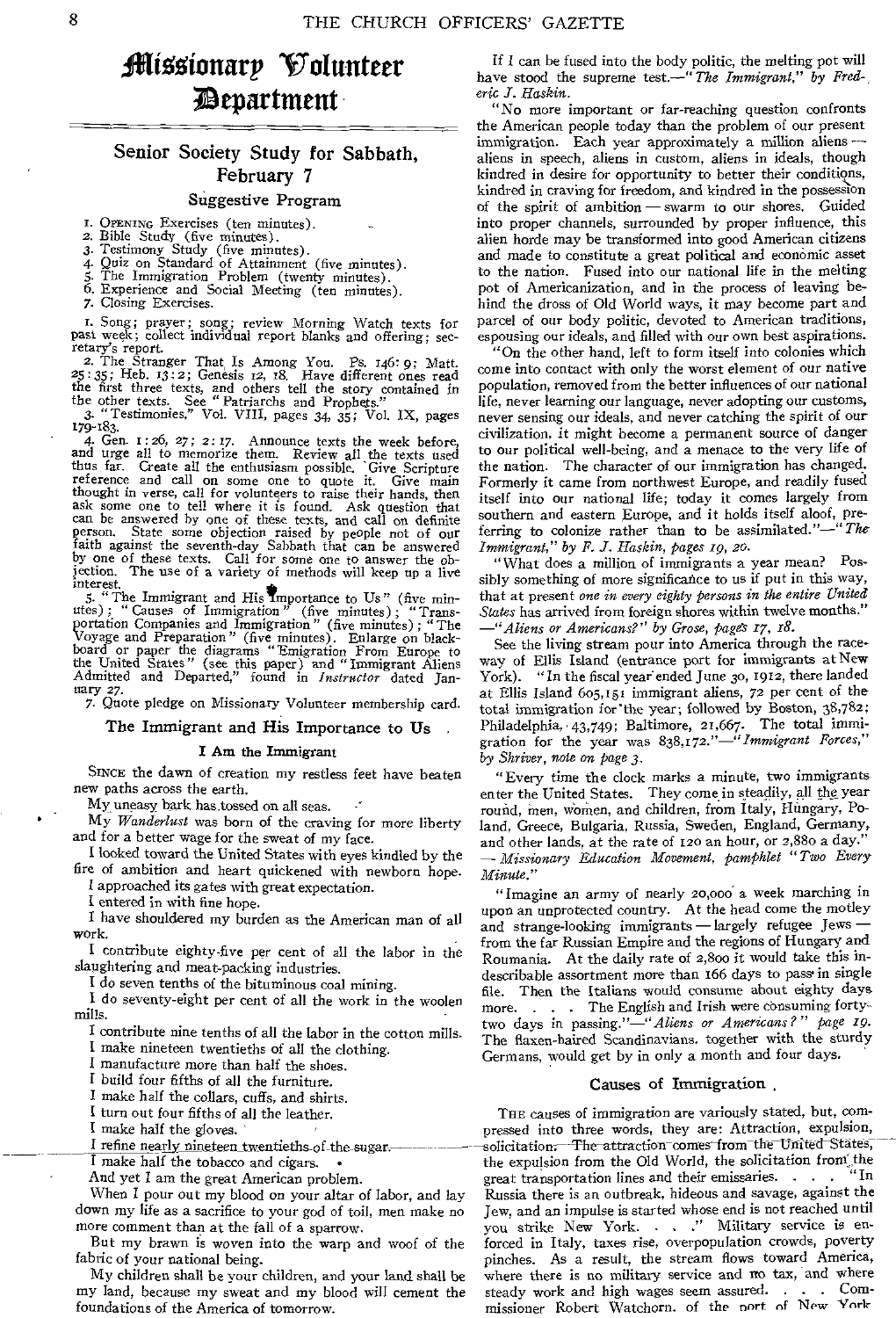packs the explanation into an epigram, "American wages are the honey-pot that brings the alien flies." He says further: "If a steel mill were to start in a Mississippi swamp, paying wages of two dollars a day, the news would hum through foreign lands in a month, and that swamp would become a beehive of humanity and industry in an incredibly short space of time."

The testimony before the Industrial Commission showed that from forty to forty-five per cent of the immigrants have their passage prepaid by friends or relatives in this country, and from ten to twenty-five per cent more buy their tickets abroad with money sent from the United States. In 1902 between \$65,000,000 and \$70,000,000 was sent home to Italy alone from the United States.—"Aliens *or Americans?" pages 29-31.* 

#### Transportation Companies and Immigration

THE transportation agent has become a figure of international consequence and concern. The artificial cause behind the present unprecedented exodus from Europe, according to Whelpley, is the abnormal activity of the transportation companies in their effort to secure new and profitable cargo for their ships. In 1900 over \$118,000,000 was invested in transatlantic steamship lines, which are largely owned by foreigners. New lines to the Mediterranean have been put on with the distinct purpose to swell the Italian and Slav immigration. Rate cutting has at times made it possible for the steerage passenger to go from Liverpool to New York for as low as \$8.75. The average rate is not high enough to deter any one who really wants to come. An English line, in return for establishing a line direct from a Mediterranean port, has secured from the Hungarian government a guaranty of 30,000 immigrants a year from its territory.

The law forbids transportation companies or the owners of vessels to directly or through agents, either by written, printed, or oral solicitations, solicit, invite, or encourage the immigration of any aliens into the United States except by ordinary commercial letters, circulars, advertisements, or oral representations, stating the sailings of their vessels and terms and facilities of transportation therein. That this restrictive provision is persistently evaded is made plain by the reports of government inspectors sent abroad to investigate. The annual migration involves more than one hundred million dollars, and where money is to be made, law is easily disobeyed.

One of the inspectors says the chief evil in this solicitation business is the so-called "runner." Here is his description of this mischievous *genus homo:* "It is he who goes around in eastern and southern Europe from city to city and village to village, telling fairy tales about the prosperity of many immigrants in America and the opportunities offered by the United States for aliens. The runner does not know of any one who is undesirable; he claims to be all-powerful, that he has representatives in every port who can 'open the door' of America to any one. It is he who induces many a diseased person to attempt the journey, and it is also he and his associates who do their best to hatve the undesirables admitted. The steamship *companies, as a rule, do not* deal with these runners directly, and disclaim all responsibility for their nefarious practices. But the official agents of the steamship companies do pay their runners commissions for every immigrant referred to them. I have especially studied this problem along the borders of Germany, Russia, and Austrian Galicia. Here most of the emigrants are smuggled across the frontiers by these runners, and robbed of the greater part of their cash possessions. When they arrive at the 'control station,' it is remarkable that most emigrants have cards with the address of a certain steamship ticket agent, and the agent, on the other hand, has a list of all the individuals who were smuggled across the frontiers. When I asked one of these representatives how this was done, he told me that he paid 'good commissions' to the runner on the other side of the frontier for each case. When steamship companies and their agents stop paying commissions to runners for emigrants referred to them, individuals will only by their own initiative attempt to come to the United States, and most of those

considered undesirable will remain at their native homes." Violations of law abound. Smuggling persons is regarded

with much the same moral leniency as smuggling goods. The law forbids importation of persons under contract to work. In April last two Italian steamships carried back to Europe more than i,000 laborers who had been brought over in violation of the contract-labor laws. Commissioner Watchorn had word from his special investigators abroad that the men had been collected in the Balkan States to work for *padrones* in this country. So back went the thousand Slays; but it was a chance discovery. The men admitted that the *padrones* had paid their passage and agreed to furnish them work. They said the rosiest conditions had been painted before their eyes, and they believed "big money" was to be made here. The steamship companies had to bear the expense of taking them back; but the *padrones* have not suffered any penalty, and will go on with their unlawful work.

Mr. Bradenburg learned from an Italian woman that her husband had been commissioned by a contractor in Pittsburgh to go into the Italian provinces of Austria and engage 200 good stonemasons, zoo good carpenters, and an indefinite number of unskilled laborers. These people were to be put in touch with subagents of lines sailing from Hamburg, Fiume, and *Bremen,* and *these* agents were *to* be accountable for these contract laborers being got safely into the United States. This woman said many of her neighbors in Pittsburgh had come into the country as contract laborers and held the law in great contempt, as it was merely a matter of being sufficiently instructed and prepared, and no official at Boston or Ellis Island could tell the difference. Why should not the law be held in contempt, not only this one, but all law, by the immigrant who is introduced to America through its violation, and trained to perjure himself at the outset of his new career? —" Aliens or Americans?" pages 79-83.

#### The Voyage and Preparation

How do immigrants obtain entrance into the United<br>States? New York is the chief port of entry. The pro-New York is the chief port of entry. The proportion for New York is not far from eight tenths of the whole. The dirty little ferryboat "John G. Carlisle" is the floating gateway of the republic. Over her dingy decks march in endless succession the eager battalions of Europe's peaceful invaders. She plies between Ellis Island and the Battery, hourly.

"To make the manner and method of getting into America by the steerage process as real as possible, try to put yourself in an alien's place. . . .

"Before embarking you are made to answer a long list of questions, filling out your ' manifest' or official record which the law requires the vessel master to obtain, attest, and deliver to the government officers at the entrance port. Under the Act of 1903, this manifest has to state the full name, age, and sex; whether married or single; the calling or occupation; whether able to read or write; the nationality; the race; the last residence; the seaport landing in the United States; the final destination, if any, beyond the port of landing; whether having a ticket through to such final destination; whether the alien has paid his own passage or whether it has been paid by any other person or by *any* corporation, society, municipality, or government, and if so, by whom; whether in possession of thirty dollars, and if less, how much; whether going to join a relative or a friend, and if so, what relative or friend. and his name and complete address; whether ever before in the United States, and if so, when and where; whether ever in prison or almshouse or an institution or hospital for the care and treatment of the insane, or supported by charity; whether a polygamist; whether an anarchist; whether coming by reason of any offer, solicitation, promise, or agreement, expressed or implied, to perform labor in the United States; what is the alien's condition of health, mental and physical; and whether deformed or crippled, and if so, for how long and from what cause.

"Your answers proving satisfactory to the transportation agents, a *card* is furnished you containing your *name,* the *letter* of the group of *thirty* to which you are assigned, and your *group number.* Thus you become, for the time being, No. 27 of group E. You are cautioned to keep this card in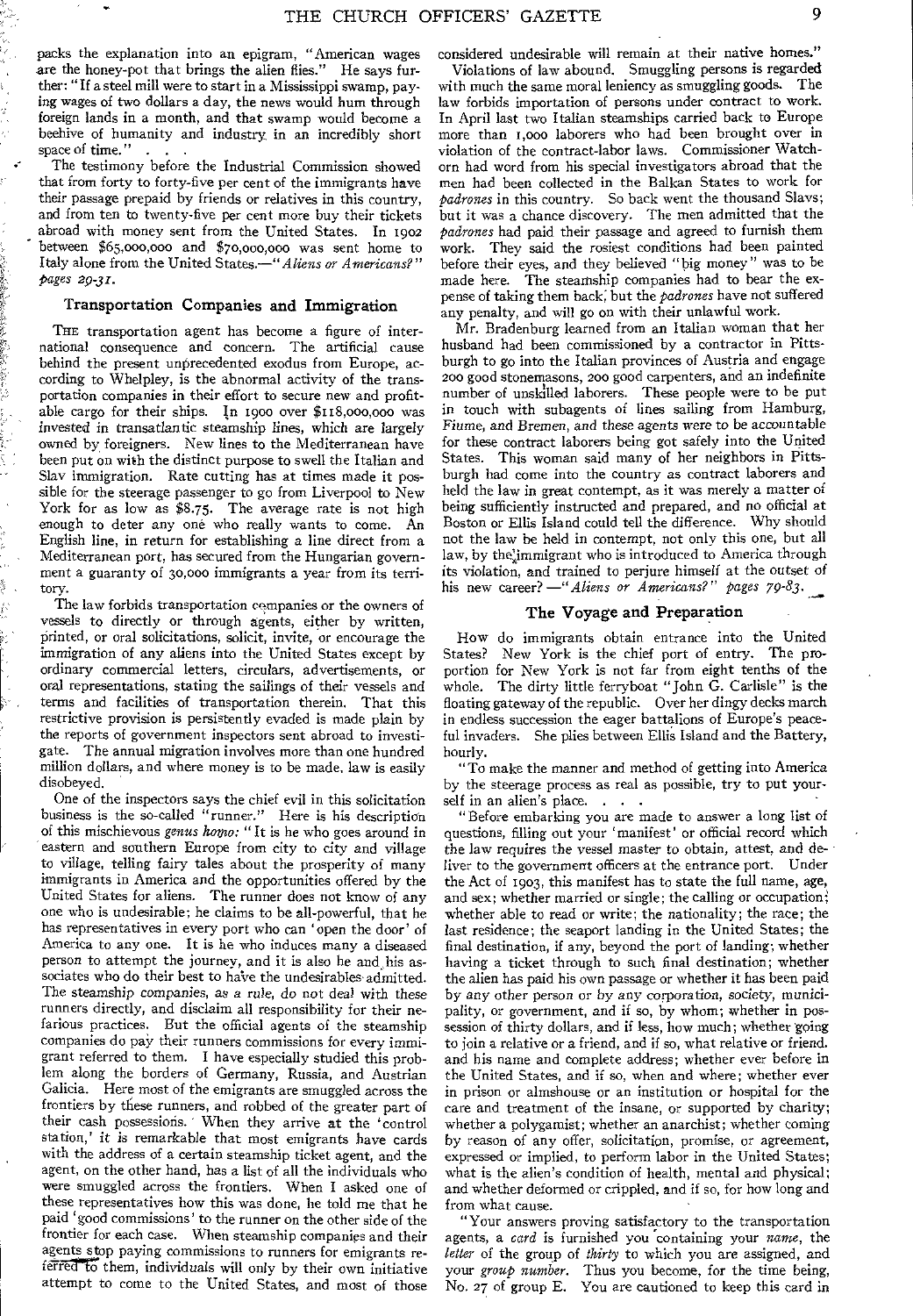sight as a ready means of identification."<sup>-"</sup> Aliens or Ameri*cans?" pages 55, 56.* 

"One stands amazed that greed for gold could lead men to subject their fellow beings to such conditions as the steerage passenger endures, according to the revelations of the Immigration Commission. . . The data was obtained by special agents traveling as steerage passengers on twelve transatlantic lines and from cabin observations of the steerage on two others. This was done in 1908, when the immigration reached a very low ebb. . . .

"There is a law against overcrowding on shipboard, but overcrowding goes on just the same. Here is the commission's typical picture of old steerage as experienced in 1908, when immigration was at a. very low ebb: 'The investigator who painted it was a woman who made the twelve days' voyage in the steerage, traveling as a single Bohemian peasant woman. Before sailing, all steerage passengers were supposed to be vaccinated. The women and men were vaccinated in separate rooms, and an inspection card stamped by the United States consulate certifying that they had been vaccinated, was given them, *In* her case not, one of the three scratches had punctured the skin. She found that others had fared the same way.'"-" *The Immigrant*," by Haskin, Pages *66-68.* 

The compartment in the steerage for single women she describes as better than those for other steerage passengers. The bunks were arranged in tiers, each having a straw mattress covered with a slip sheet. There was no pillow, a life preserver under the head of the mattress was the substitute. There was no privacy and insufficient covering. There were no<sub>7</sub>hooks upon which to hang clothes, not a receptacle for refuse, and no convenience for use in times of seasickness.

"There were two wash rooms, used indiscriminately by men and women. One of them was seven by nine feet, with ten faucets of cold water along two of the walls. The washbasins resembledjin size, and shape the ordinary stationary laundry tub. They served as washbasins, dish pans, laundry tubs. . . . A four-foot trough served for dish washing with sea water, seldom hot, from one spigot.

"Many of the passengers made heroic efforts to keep clean. It was forbidden to bring water into the sleeping compartments for washing purposes. . . .

"Each [immigrant) is furnished with a workingman's dinner pail, a spoon, and a fork. Each immigrant must care for his own pail, and as a rule has nothing but cold salt water with which to wash it throughout the entire trip.  $\ldots$ . The salt water rusts the pails and makes them unfit to use before port is reached. Again, the law requires that tables shall be furnished for the passengers to eat upon; but these are only long, single-board affairs, usually in a part of a steerage sleeping compartment not used on that voyage for bunks. The meals that were served were bad in quality and preparation, and more than half the food was thrown into the sea. The daily inspection of the immigrants was a farce. Not one young woman in the steerage escaped attack. The investigator herself was among these, and yet the steerage officials made no effort to punish the offenders.  $\ldots$  . The government investigator says that her life during those twelve days was passed in a disorder and in surroundings that offended every 'sense."— *Id., pages 6p-71.* 

# Emigration From Europe to the United States by

#### Countries, 1903-1912

| Russia 1,725,818<br>Austria-Hungary 2,197,826<br>Germany<br>Sweden  228,777<br>Norway $183,398$<br>149,213<br>Ireland $\dots\dots\dots$<br>334,357<br>England $\ldots$<br>455.002<br>Wales<br>20,324<br>Denmark<br>00.710<br>Netherlands<br>-8.000 | 83,702<br>$France \dots \dots \dots$<br>Switzerland $\ldots$<br>37,340<br>$Spin$ ,<br>37,769<br>Portugal $\ldots \ldots$<br>78,281<br>201,180<br>Greece $\ldots \ldots \ldots$<br>Turkey in Europe<br>108,321<br>43,176<br>Roumania $\ldots$<br>Bulgaria, Servia, and<br>Montenegro<br>40,014<br>Not specified $\ldots$<br>1,230 |
|----------------------------------------------------------------------------------------------------------------------------------------------------------------------------------------------------------------------------------------------------|----------------------------------------------------------------------------------------------------------------------------------------------------------------------------------------------------------------------------------------------------------------------------------------------------------------------------------|
|                                                                                                                                                                                                                                                    |                                                                                                                                                                                                                                                                                                                                  |
| Belgium<br>47,359<br><b>Controlled Bank</b>                                                                                                                                                                                                        | Total for decade 8,531,343                                                                                                                                                                                                                                                                                                       |

r Draw a map of Europe giving country boundaries. In each country here mentioned place the number who have emigrated to the United States.

# Senior Society Study for Sabbath, February 14

#### Suggestive Program

I. OPENING Exercises (ten minutes).

2. Bible Study (five minutes). 3. Testimony Study (five minutes).

4. Quiz on Standard of Attainment (five minutes). 5. The Immigration Problem (twenty minutes).

5. The Immigration Problem (twolity minutes).<br>6. Experiences and Social Meeting (ten minutes).

7. Closing Exercises.

I. Song; sentence prayers; song; review Morning Watch<br>texts; report of work done; offering taken; secretary's report.<br>2. The Stranger That Is Among You. Gen. 19:1-29; 37, 39,<br>40. See "Patriarchs and Prophets." Have differe

relate these incidents. 3. The Foreigner Among Us. "Testimonies for the Church," Vol. IX, pages 184-198.

4. Eccl. 9: 5, 6, to; Job 14: 10, 21. 5. " Landing" (five minutes); " Ellis Island and Inspection" (ten minutes), enlarge the diagram "The Course of the Alien to and Through Ellis Islatid," and explain in con-nection with this paper the. trickeries attempted (five min-utes) Enlarge statistical chart ",Rejections, 1912," and explain to society.

Quote Missionary Volunteer pledge.

7. Quote Missionary volumest presentative committee to<br>Have the society appoint a representative committee to lay plans for a temperance campaign, to order papers, lay out territory, and assign it. Let your committee study the suggestions given in,the article "A Special Temperance Campaign," in *Instructor* of February to.

#### Landing

YOUR first American experience befalls you when the steamship anchors at quarantine inside Sandy Hook, and the United States inspection officers come on board to hunt for infectious or contagious diseases — cholera, smallpox, typhus fever, yellow fever, or plague. No outbreak of any of these has marked the voyage, fortunately for you, and there is no long delay. Slowly the great vessel pushes its way up the harbor and the North River, passing, the statue of Liberty Enlightening the World, that beacon which all incomers are enjoined to see as the symbol of the new liberty they hope to enjoy.

At last the voyage is done, your steamship lies at her pier, and you are thrust into the midst of distractions. Families are trying to keep together; the din is indescribable; crying babies add to the general confusion of tongues; all sorts of people with all sorts of baggage are making ready for the landing, which seems a long time off as you wait for the customs officers to get through with the first-class passengers. At last word is given to go ashore, and the procession, or pushing movement rather, begins. You are hurried along, up a companionway, lugging your hand baggage; then down the long gangway to the pier and the soil of America.

It is not a pleasant landing in the land of light and liberty. You have been sworn at, pushed, punched with a stick for not moving faster when you could not, and have seen others treated much more roughly. Just in front of you a poor woman is trying to get up the companionway with a child in one arm, a deck chair on the other, and a large bundle besides. She blocks the passage for an instant. A great burly steward reaches up, drags her down, tears the chair off her arm, splitting her sleeve and scraping the skin off her wrist as he does so, and then in his rage breaks the chair to pieces, while the woman passes on sobbing, not daring to remonstrate. This is not the first treatment of this sort you have seen, and you feel powerless to help, though your blood boils at the outrage.

As you pass down the gangway, your number is taken by an officer with a mechanical checker, and then you become part of the curious crowd gathered in the great somber building, filled with freight, much of it human. Here there is confusion worse confounded, as separated groups try to get together and Melc watchmen try to keep them in place. Many believe their baggage has been stolen, and mothers are sure their children have been kidnaped or lost. The dockmen are violent, not hesitating to use their sticks, and you find yourself more than once in danger, although you strive to obey orders you do not understand very well, since they are shouted out in savage manner. The inspector reaches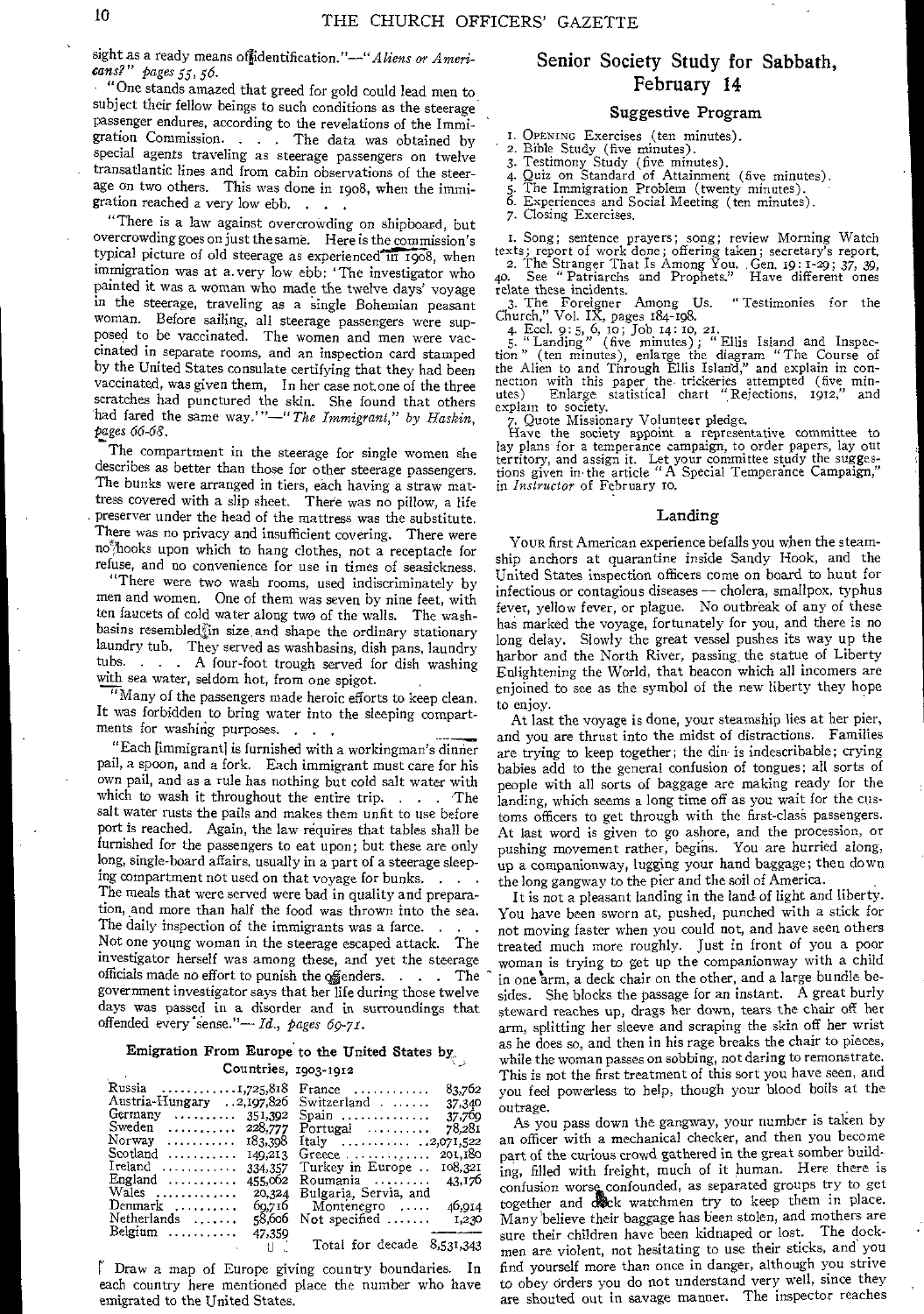you finally, and you are hustled along in a throng to the barge examination. One other inspector you have faced — a hat is waiting. You are tired and hungry, having had no woman, whose sharp eyes seem to read the characters of the food since early breakfast. Your dreams of America seem<br>far from reality just now. You are almost too weary to care<br>to stop the suspicious and send them in magnitude of them in the suspicious formal characters,

#### Ellis Island and Inspection

THE next is Ellis Island, whose great building looks in-<br>ting. Out of the barge you are swept with the crowd, bag- you rest on the wooden bench in your E compartment, waitviting. Out of the barge you are swept with the crowd, bag-

The Course of the Alien to and Through Ellis Island bled, all save those sent away Siranger <sub>-</sub>  $\liminf_{n \to \infty} \frac{f(x)}{\text{Normal}}$ jW *r* ugh Ellis Is<br>mporary Detention<br>Room<br>" Steera&eWeary Uneducated <sup>69</sup> <u>Swinburne</u><br>— *Island* Simple Minded<br>Highly Suspicious *Deportation* / *A Mew York City Ward* Williams **in the Contract of Terms** 

ing until the group is assemfor detention. Suddenly you that leads to officer number along the narrow railed alley ifest is produced, and you are  $\bigcap$  asked many questions. A com*terry to*  $V$   $\triangleright$  bined interpreter and registry clerk is at hand to assist. The interpreter pleases you greatly by speaking in your own Ian guesses, and notes whether your answers agree with those

gage in hand or on head or shoulder, and on to the grand entrance. As you ascend the broad stairs, an officer familiar cient money to escape being halted as likely to become a with many languages is shouting out, first in one tongue and public charge, you are ticketed "O. K.," w with many languages is shouting out, first in one tongue and then another, "Get your health tickets ready." You notice that the only available place many have in which to carry ticket "S. I." on the lame man, which means that he is to go<br>these tickets is their mouths, since their hands are full of to a board of special inquiry, with the ch these tickets is their mouths, since their hands are full of

officer (a doctor in the Marine Hospital Service), who takes cision, "Liable to be your ticket, glances at it, and stamps it with the Ellis Island — means deportation. your ticket, glances at it, and stamps it with the Ellis Island stamp. Counting the quarantine officer as number one, you All this time you have been guided. Now you are directed have now passed officer number two. At the head of the stairs you find yourself in a great hall, divided into two equal to a banker's desk, where your money is exchanged for Ameriparts, each part filled with curious railed-off compartments. can money: and finally you are motioned to the right stair-Directed by an officer, you are turned into a narrow alley- way of three, this leading to the railroad barge room. Here<br>way, and here you meet officer number three, in uniform like your baggage is checked and your ticket p the second. The keen eyes of this doctor sweep you at a glance, from feet to head. You do not know it, but this is glance, from feet to head. You do not know it, but this is which will convey you to the railroad station. You have left<br>the first medical inspection by a surgeon of the Marine Hos- your fellow voyagers abruptly, all save t When the person immediately in front of you reaches this<br>doctor, you see that he pushes back the shawl worn over her pital Service, and it causes a halt, although only for a moment. like yourself. Thad you been destined for New York, you head, gives a nod, and puts a chalk mark upon her. He is on to meet you, the central stairway would have led you to the<br>the keen lookout for favus (contagious skin disease), and for waiting room for that purpose. Those thr the keen lookout for favus (contagious skin disease), and for waiting room for that purpose. Those three stairways are signs of disease or deformity. The old man who limps along called "The Stairs of Separation," and there a little way behind you has a chalk mark put on his coat sometimes ruthlessly separated without warning, when bound<br>lapel, and you wonder why they do not chalk you. for different destinations. lapel, and you wonder why they do not chalk you.

neighbor, and as you are motioned to follow, about thirty feet contrast to the steamship and dock employees, keep track<br>farther on you confront another uniformed surgeon (officer of you until you are safely on board an imm farther on you confront another uniformed surgeon (officer of you until you are safely on board an immigrant car, bound<br>number four), who has a towel hanging beside him, a small for the place where your relatives are. Your instrument in his hand, and a basin of disinfectants behind New York are limited, but you have been saved by this offimotion he applies the instrument to your eye and turns up into evil. You are practically in charge of the railway com-<br>the lid, quickly shutting it down again, then repeats the op-pany, as you have been of the steamship co eration upon the other eye. He is looking for the dreaded are deposited at the station where you expect to make your contagious trachoma or for purulent ophthalmia; also for home. You are ready to believe, by this time, th contagious trachoma or for purulent ophthalmia; also for home. You are ready to believe, by this time, that America<br>diseases of any kind, or any defect that would make it lawful is at least a spacious country, with room en and wise to send you back whence you came. You have now who want to come. At the same time you will admit, as you been twice examined, and passed as to soundness of body, recall some of your fellow passengers in the steera been twice examined, and passed as to soundness of body, recall some of your fellow passengers in the steerage, that freedom from dameness or defect, general healthfulness, and there should not be room in the country for t

As you move along to the inclosed space of your group E, consumptive, who are shut out by law, but also the delinquent<br>you note that the lame man and the woman who were chalk and depraved, whose presence means added ignora marked are sent into another railed-off space, known as the crime. You only wish the inspectors could have seen some<br>"detention pen." where they must await more rigid medical of those shameless men on shipboard, so that in "detention pen." where they must await more rigid medical

t

*Exclusion* **Stairs** on the manifest.<br>he grand As you have the good fortune to be honest, and have suffi-You notice means that you are bound for a railroad station. You see a children or baggage.<br>
At the head of the long pair of stairs you meet a uniformed notice a ticket "L. P. C.," which signifies the dreaded de-At the head of the long pair of stairs you meet a uniformed notice a ticket "L. P. C.," which signifies the dreaded de-<br>ficer (a doctor in the Marine Hospital Service), who takes cision, "Liable to become a public charge"—

women as they come up to her wicket gate; for it is her duty<br>to stop the suspicious and immoral characters, and send them

to the detention rooms or special inquiry boards. Thus you have passed five government officers since landing on the island. They have been courteous and kindly, but impress

you as knowing their business so well that they can readily

see through fraud and deception.

your baggage is checked and your ticket provided, a bag of<br>food is offered you, and then you are taken on board a barge your fellow voyagers abruptly, all save the railroad-ticketed would have gone down the left stairway and been free to take the ferryboat for the Battery. If you had expected friends called "The Stairs of Separation," and there families are

You are now about ten or fifteen feet behind your front The officers, who have treated you courteously, in strong for the place where your relatives are. Your ideas of great him. You have little time for wonder or dread. With a deft cial supervision from being swindled by sharpers or enticed *motion* he applies the instrument to your eye and turns up into evil. You are practically in charge of pany, as you have been of the steamship company, until you is at least a spacious country, with room enough in it for all there should not be room in the country for those who ought absence of eye disease or pulmonary weakness. not to come — not only the diseased and insane, crippled and<br>As you move along to the inclosed space of your group E, consumptive, who are shut out by law, but also the delinqu and depraved, whose presence means added ignorance and

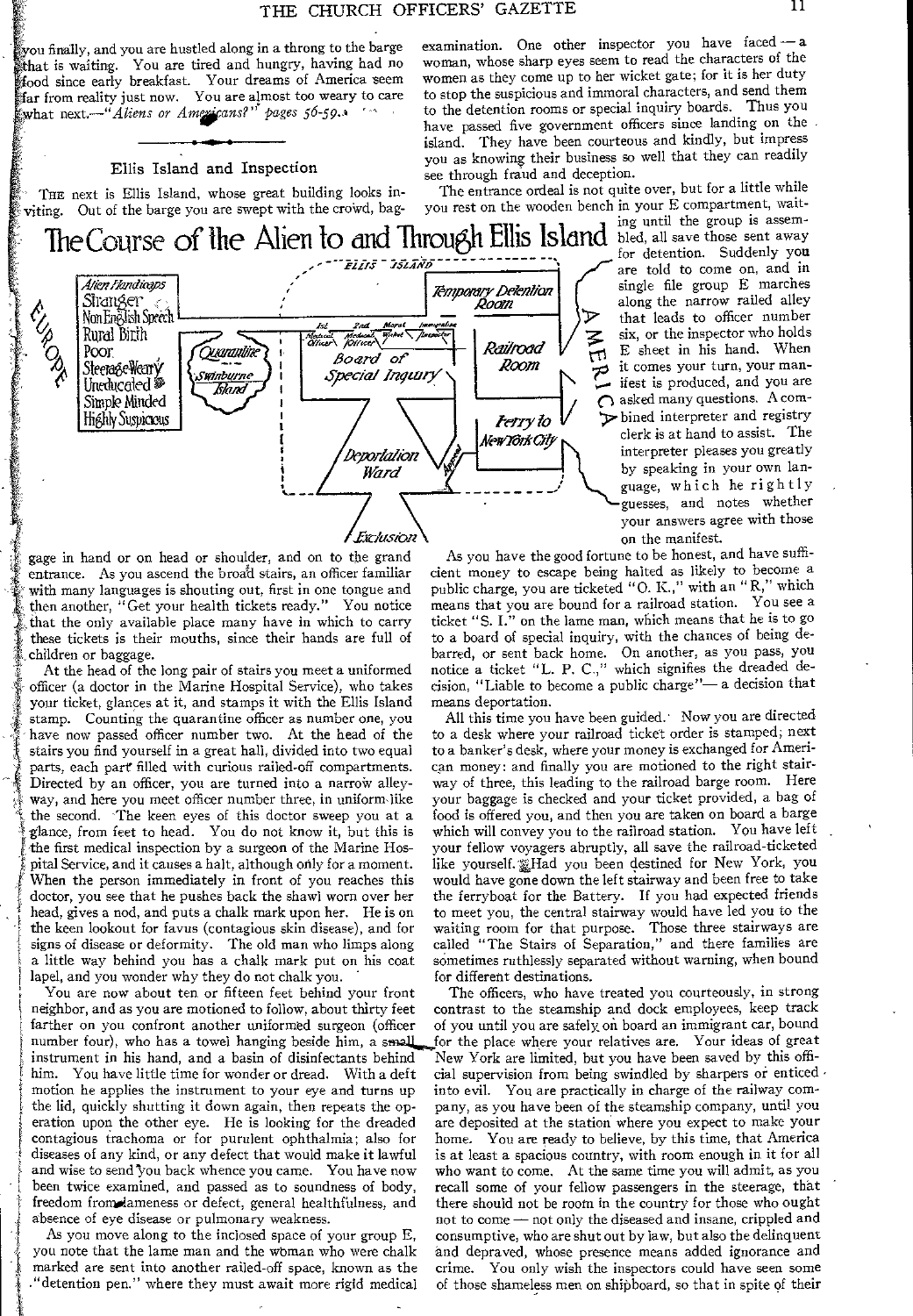smooth answers they might have been sent back whence they came, to prey upon the innocent there instead of here. Now that it is all over, you shudder for a long time at night as memory recalls the steerage scenes, through which your faith in God and your constant prayers preserved you.

In such manner the alien gains his chance to become an American. What he will make of that chance is a matter of grave importance to the land that has opened to him the doors of opportunity and liberty. Having seen how the immigrants get into the United States, let us now see how they are kept out. When we know what the restrictive laws are, and how they are enforced or evaded, we shall be in a position to judge as to their sufficiency, and the need of further legislation.— *"Aliens or Americans?" pages 59-64.* 

#### Rejections, 1912

Total aliens rejected, 16,057.

#### CHIEF CAUSES

| 592 |
|-----|
| 462 |
|     |
|     |

# Senior Society Study for Sabbath,<br>  $\frac{1}{2}$  *February.* 21

#### Suggestive Program

I. OPENING Exercises (fifteen minutes).

2. Bible Study (fifteen minutes).<br>3. Quiz on Standard of Attainme 3. Quiz on Standard of Attainment (five minutes).

4. Selling the Temperance *Instructor* (ten minutes).

5. Presentation and Discussion of Plans for Your Society

to Conduct a Temperance Campaign (ten minutes). 6 Closing Exercises.

I. Song; sentence prayers; special music; review Morning Watch texts; report of work done; offering; secretary's report.

2. Let this be given in three five-minute talks: (1) Fundamental Principles of True Temperance, using Rom. 12:1; 1<br>Cor. 3:16, 17; 1 Cor. 10:31; Prov. 20:1; Hab. 2:15. The<br>one who gives this study can write out questions on these<br>texts, numbering each, and write on slips with corr may be passed out to one side of the room, the answers to the other. The one who conducts the reading will call the numbers, and the ones holding questions and answers will respond; (2) Sin of Nadab and Abihu Caused by Intemperance. Lev. 10: 1-9; "Patriarchs and Prophets," chapter 31, "Sin of Nadab and Abihu;" (3) Daniel's Adherence to Principles of Temperance. Daniel 1-6. See also "Daniel an

3. Rom. 6:23; 2 Thess. 3:8.

*4.* Have two canvasses given for the paper: (t) To a business man; (2) to a farmer.

5. Have the report of the -committee appointed last week. Discuss and adopt the report. Ask each to keep a diary of his experiences to relate at the next meeting.

## Senior Society Study for Sabbath, February 28

#### Suggestive Program

I. OPENING Exercises (ten minutes).

2. Experience Meeting and Report of Papers Sold (thirty minutes).

3 Standard of Attainment Quiz (five minutes).

4. Special Band Meetings (fifteen minutes).

I. Song; sentence prayers; song; review Morning Watch texts; secretary's report; offering taken.

2. The leader should lead out in this meeting, relating the experiences he had, and giving the number of papers he dis-posed of. The other officers of the society, together with leaders of the different working bands, should then rise from different parts of the room and relate their experiences as called upon. (The leader should talk with all these before-<br>hand so they will be prepared to do it.) This will be conta-<br>gious, and the members of the society will then want to speak.<br>3. Rev 20:7-10; Jude 14, 15. Urge ever

these texts. Announce texts the week before. 4. The organized bands of the society should now meet to take advantage of all the enthusiasm aroused, to plan in an aggressive way to follow up the openings made through the temperance campaign. Every member of the society should be urged to join one of these bands. Let each band close with prayer.

# Junior Society Study for Week Ending February 7

LEADER'S NOTE.— It has been thought best to devote the en-tire time *of the Junior program, aside* from the opeting exercises, either to missions or to Bible characters, animals, birds, or cities. This plan will allow more time for the opening exercises, and we hope every Junior leader will make the Morning Watch drill a prominent part of this exercise. Ruskin said the scriptures he learned when a child had such a profound influence on his future that he never could a write light or superficial English. In every part of the program insist tactfully on thorough preparation. Let every Junior feel that only ris best is good enough.

#### Suggestive Program

I. OPENING Exercises (twenty minutes). 2. "A Visit to Rarotonga" (eight minutes).

3. "John Williams" (seven minutes).

4. "A Talking Chip' (five minutes). 5 " The Isles of the Sea" (five, minutes).. 5. The isles of the<br>6. Closing Exercises.

1. Singing; sentence prayers; secretary's report; report of work done; Morning Watch texts. While these texts are in the Gospels, let us notice what places Jesus visits. Each week when the Morning Watch texts are rehearsed, let a Junior who has had a week's notice, name, and if pos the places mentioned in the reading assignment for the past week. Then call for volunteers to tell what happened in each place named. It would be well to have a large map of Pal-estine drawn for this purpose.

2. Before reading this article have .a Junior trace our voy-age from the last island visited. This excellent article is written by one who visited the island a short time ago.

3. Have this biography given in a reading or a talk. Every one who visits Rarotonga must learn something of John Williams. Locate Erromanga, if possible.

4. This reading will add much interest to the program if read with proper emphasis.

5. Recitation.

6. First devote five minutes to plans or reports of your temperance campaign Call for chairmen of committees to announce the time of their next committee meetings. Take up the weekly offering. Repeat the membership pledge: "Loving the Lord Jesus, I promise to take an active part in the work of the Junior Missionary Volunteer Society, doing what I can to help others and to finish the work of the gospel in all the world."

#### Special Notice

During the week ending February 21, every Junior society will be invited to hold a temperance rally. Each society will prepare its own program. Your program cdmmittee should get to work at once. Base your program on the Temperance *Instructor,* but glean also from other sources. The new Temperance *Instructor* contains an abundance of material for both a Senior and a Junior program; but if there is also a Senior *Missionary* Volunteer *Society in your* church, it would be well for the program committees of both societies to meet together to plan for the rallies. It might be well -for the Junior society to make its rally a strong anticigarette meeting. Notice at once the suggestion for program for week ending February 21. Some temperance supplies are mentioned which it would be well to secure.

#### A Visit to Rarotonga

Do you like traveling? If so, then come with me this morning and together we shall visit another of the beautiful spots in this old world, which, although cursed by sin, still speaks to us of the wonderful love of Jesus. We must make haste. It is time we were on the vessel, for in a few moments we shall be carried by one of the large steamers out to the great ocean. How the wind blows! Take care of your hat. The water is rough, and the steamer, though large, is tossed like a cork on the waves. We are glad to retire and remain quiet for a while. Our hearts know no fear, because has. not our Heavenly Father told us that he has "measured the waters in the hollow of his hand"? Isa. 40: 12.

It is Thursday morning. We are up and dressed before daylight. Now we are standing, on the deck; if is yet quite dark. Before us lies the island of Rarotonga. The bold outline of its sharp pinnacle-shaped peaks piercing the overhanging clouds, can be clearly seen. As the light grows brighter, the beauty of the island, encircled with its rampart of white foam formed by the breakers as they dash against the reef, delights our eyes. The green grass and verdant foliage of the trees which clothe the hills from top to bottom,

 $\infty$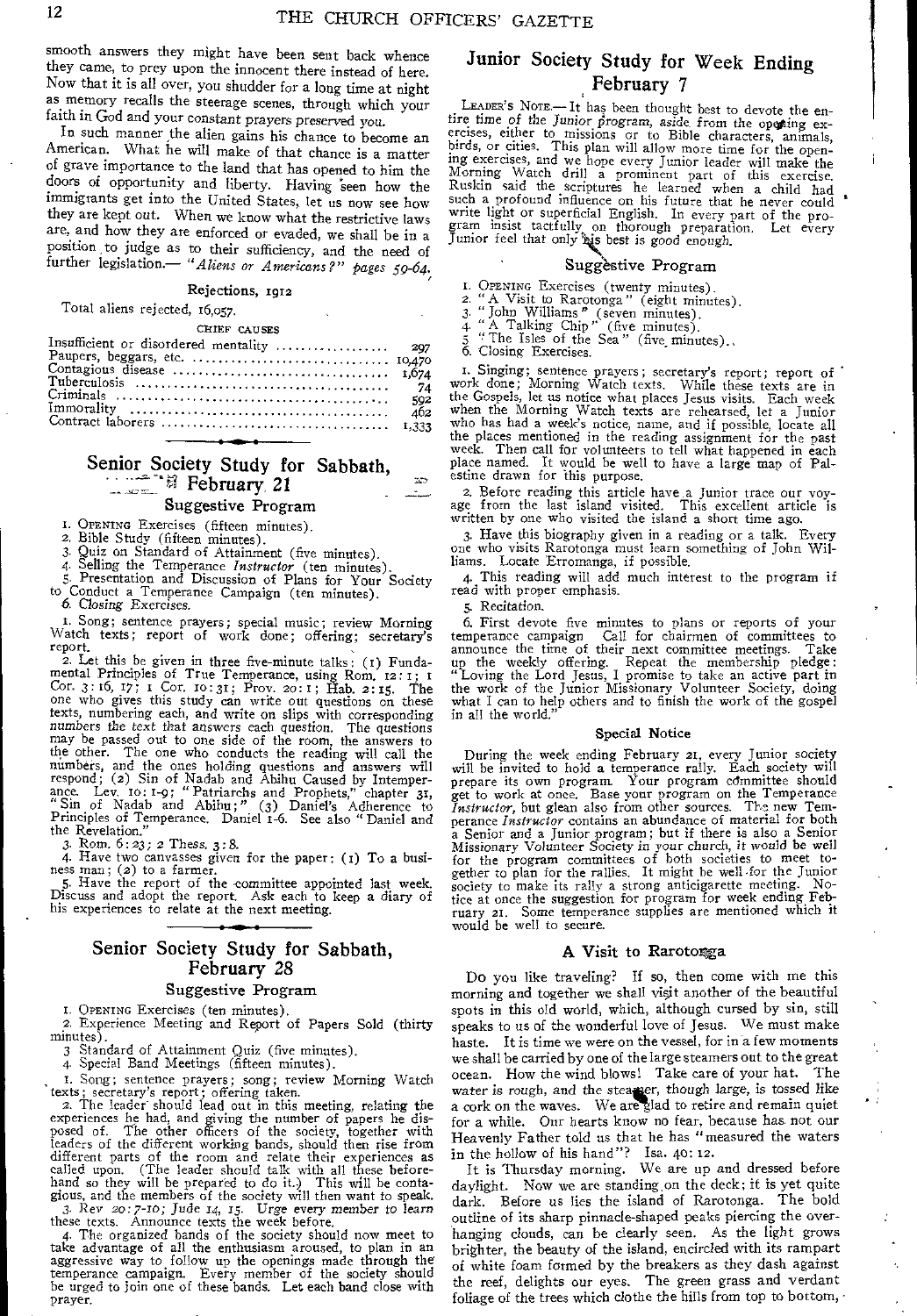together with the waving coconut palm, and the many flowering creepers for which this island is noted, make us desire to see it at closer quarters. The neat, red-roofed cottages here and there among the waving palm trees make the picture prettier still.

Our attention is next turned to a small boat, manned by native oarsmen, and flying the health officer's flag, which is bravely making for the ship through the ocean rollers. The boat is steered alongside the steamer, and the government officers ascend to the vessel's deck by the gangway which has been lowered for the purpose.

Here is yet another interesting sight,— an oil launch tugging two boats, called lighters, one of which is filled with scores of natives dressed in all manner of colors. How amusing it is to watch these natives trying to reach the deck of the steamer! One moment the lighter is several feet below, the next a wave lifts it several feet above, the foot of the gangway; now it is hurled out of reach of the vessel altogether, making it necessary for the boatmen to haul themselves alongside again. Notwithstanding these difficulties, the natives are taking it all in good; part, and every now and then their hearty laugh rings out as they go about the work of unloading the ship; and we are taught a lesson in good temper from these darkskinned brethren.

Our desire to get ashore is increasing, and finally we make our way down the slippery gangway, watching a favorable opportunity to jump into the lighter as it rises and falls on the restless sea. Now is the time. Jump! A strong hand is stretched out to assist us. We are safe on our seats. We are off. This ride on those waves — shall we ever forget it? We have reached the jetty and quickly step ashore. Our time is short; we want to see all we can. We take a walk up a path that leads through the woods, and we are struck with the wealth of vegetation. Oranges, coconuts, and bananas, together with fragrant flowering creepers and shrubs, greet our eyes on every side. On the porches of the houses sit the Rarotongans, so happy, peaceful, and jolly — little children laughing, boys playing, girls singing. What a contrast to the scene that greeted the missionary John Williams when he first put *his* foot on *this* very island. Our minds become thoughtful. Do these people realize, we wonder, how much they owe to the work of this man who was used by God as the instrument to bring to these at-one-time war-loving people the gospel of peace?

What is this?  $- A$  loud siren blast from the steamer demanding us at once to embark on the lighter to be conveyed to the ship before she sails. We are back on deck, straining our eyes for our last long look at this beautiful island. It gradually disappears.

How glad we are to know that between forty and fifty of these people have embraced the third angel's message and learned to love it. While we are young, shall we not determine to do what we can to help send this precious message to these interesting brown-skinned people?

THYRA E. SANDBERG.

#### John Williams

ONE Sunday evening, just a century ago, a young man about eighteen years of age stood loitering at a street corner in the great city of London. He was waiting for some friends with whom he had agreed to spend a few hours "on pleasure bent." As he waited along in the twilight, his memory went back over the hills to a little home in Tottenham, where he had spent his first fourteen happy years. He remembered how his godly parents had taught him to love and serve Jesus, and realized how sorry they would be should they know of his plans for that very evening. As he stood soberly thinking, a lady passed by on her way to evening services. She was the wife of an ironmonger to whom he had been apprenticed when he first left home. Recognizing the young man, she stopped and asked him to go with her to church. At first he refused, but finally went. This experience proved the turning point in his life, for that evening, in Whitefield Tabernacle, John Williams found his Saviour, and accepted Jesus Christ as his personal friend. Immediately he turned from his worldly companions and sinful ways. He became a teacher in Sunday school, and tried very hard to fit himself for Christian service.

When this young man was in his twentieth year, the London Missionary Society asked for volunteers to carry the good news of the Saviour to the cannibals of the South Sea islands. He gladly offered his services, and was accepted for the work to which he gave his life. Mr. and Mrs. Williams sailed from England on Nov. 17, 1816, and it took them just one year to reach Eimeo, one of the Society Islands, where they began their work. In ten months the new missionary could speak the difficult language very well, and was able to preach to the natives. From a child he had enjoyed "making things," and, seeing the need of a boat, set about building one with such material as he happened to have. It was a good boat, too; for this young man did not do things by halves. Later he built four other boats; but soon after the first one was finished, he was called to the island of Raiatea.

Tamatao, the king, had been shipwrecked upon Tahiti, where he learned of Christ and saw what belief in the new religion had done for the people there. He begged that a teacher be sent to his own people, and the new missionary went. Mr. Williams had wonderful power over the natives, and worked a great revolution on the island. They soon left their rude, dirty huts for neat houses which "Viriamu," as they called him, taught them to build. Under his direction they built a sugar mill and manufactured sugar for exportation. Later a church was built and dedicated. This church had in it a court room, and the day after its dedication two thousand four hundred of the natives met there and adopted a code of laws which the teacher had prepared for them. Mr. Williams reduced the native language to writing, and schools were started, into which hundreds of children were gathered and taught. He also translated parts of the Bible into the native language, and gave special attention to the training of native teachers and preachers. These were often sent out on pioneer missions by themselves, and so opened the way for him to follow and preach the gospel on other islands.

After spending some years on Tahiti, this earnest worker went to live on the island of Rarotonga. There he did a similar work for his beloved people. During the building operations it was very necessary that he have a blacksmith's bellows. Of what should he make them? There were only four goats on the island; three of these were killed to furnish the leather. But during the night the rats of Rarotonga, which were like one of the plagues of Egypt, visited the workshop and left nothing of the, much-needed bellows except the board frame. In spite of all his many difficulties, Williams pressed on with his work. One of his boats he named "The Messenger of Peace," and'the natives called it the "Ship of God." In this he sailed from island to island throughout the South Seas, telling the heathen people of the love of Jesus, who died on the cross to save them. He longed to plant a mission station on Erromanga, in the New Hebrides group of islands, and accordingly set out toward that place.

Having reached the harbor, Mr. Williams and a small party went ashore. The natives were shy and sullen, but the missionary frankly met them, and offered them presents. These they accepted, but while he was speaking with some children, the cry of danger was raised from the boat. He turned to, run, but was struck down, together with a companion, Mr. Harris, and his body pierced with many arrows, after which it was drawn away into the bush, and probably eaten by the cannibals.

Although this noble man was only forty-three years of age when he lost,his life, he is known as the "Hero of the South Seas," and it is said of the islands where he labored, "When he came, there were no Christians; when he left, there were no heathen." LORA CLEMENT.

#### A Talking Chip

(From " Missionary Enterprises in the South Sea Islands," by John Williams.)

IN the erection of a chapel on Rarotonga a circumstance occurred which gives a striking idea of the feelings of an untaught people when observing for the first time the effects of written communications.

As I had come to work one morning without my square, I took up a chip and with a piece of charcoal wrote upon it a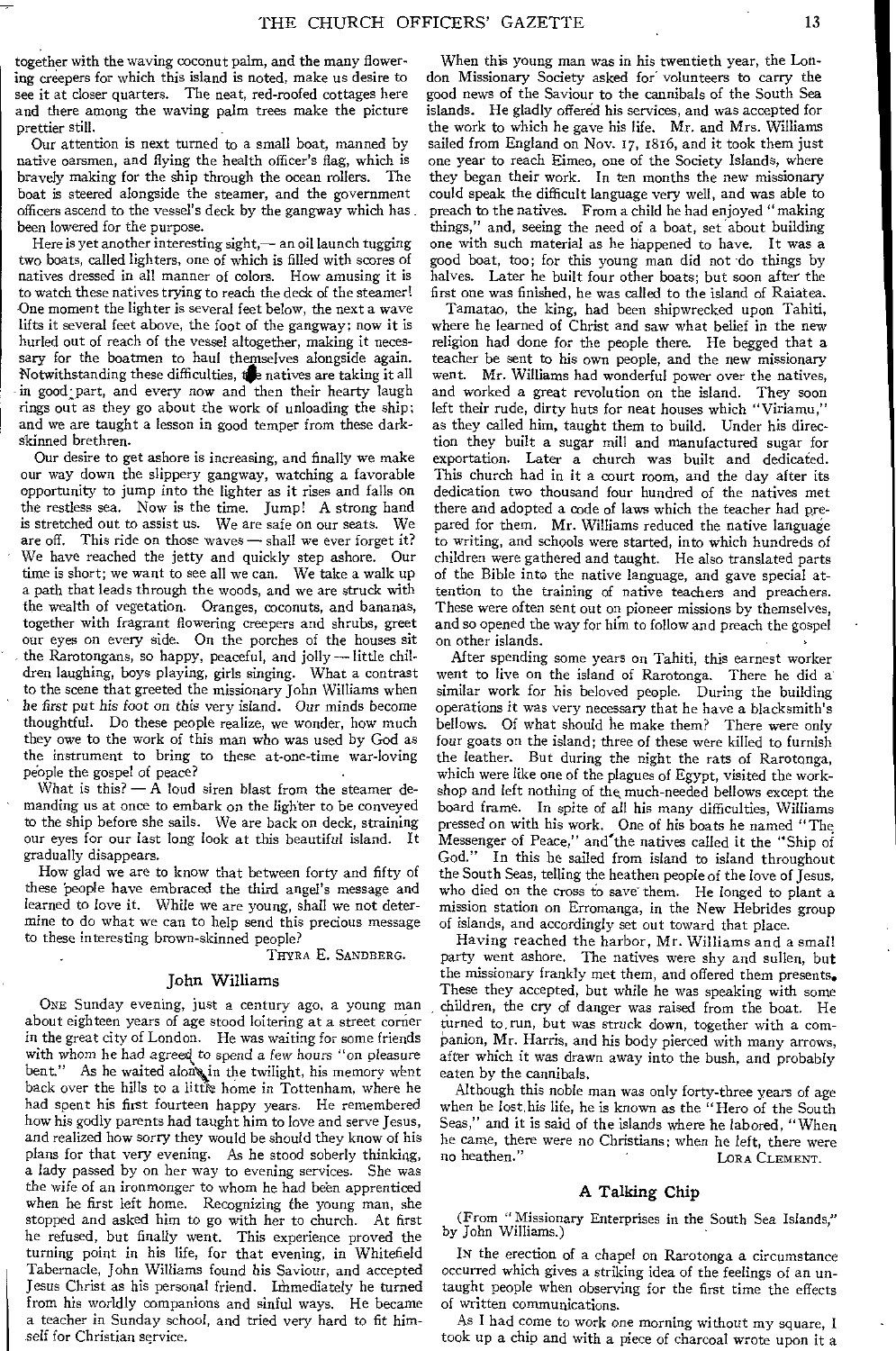request that Mrs. Williams would send me that article. Calling a chief who was superintending one portion of the work, I said to him: —

"Friend, take this, go to our house and give it to Mrs. Williams."

He was a singular-looking man, remarkably quick in his movements, and had been a great warrior, but in one of the numerous battles he had fought he had lost an eye. Giving me an inexpressible look with the other, he said: —

"Take that? She will call me a fool and scold me if I carry a chip to her."

"No," I replied, "she will not. Take it and go immediately; I am in haste."

Perceiving me to be in earnest, he took it and asked, "What must I say?"

"You have nothing to say," I replied; "the chip will say all that I wish."

With a look of astonishment and contempt, he held up the piece of wood and said, "How can this speak? Has it a mouth?"

"Take it immediately," I replied, "and do not spend so much time in talking about it."

On arriving at the house he gave the chip to Mrs. Williams, who read it, threw it away, and went to the tool chest, whither the chief, resolved to see the result of this mysterious proceeding, followed her closely. On receiving the square from her, he said: —

"Stay, daughter; how do you know that this is what Mr. Williams wants?"

"Why," she replied, "did you not bring me a chip just now?"

"Yes," said the astonished warrior, "but I did not hear it say anything."

"If you did not, I did," was the reply, "for it made known to me what he wanted, and all you have to do is to return with it as quickly as possible.'

With this the chief leaped out of the house, and catching up the mysterious piece of wood, he ran through the settlement with the chip in one hand and the square in the other, holding them as high as his arms would reach, and shouting as he went: —

"See the wisdom of these English people! They can make chips talk! They can make chips talk!"

On giving me the square, he wished to know how it was possible thus to converse with persons at a distance. I gave him all the explanation in my power, but it was a circumstance involved in so much mystery that he actually tied a string to the chip, hung it around his neck, and wore it for some time.

During several following days we frequently saw him surrounded by a crowd, who were listening with intense interest while he narrated the wonders this chip had performed.

#### The Isles of the Sea

THERE are isles amid the ocean,

In the darkest depths of night, There are isles which, friends and Juniors, Need the light.

Can we stand and let God's glory Gracious beams around us shed,

And in silence watch his brethren Grope in darkness, live in dread?

In those isles amid the ocean Satan rules in fiendish might; And those isles, yea, friends and Juniors,

Must have light. Ah ! we idly talk of justice,

Talk of freedom, talk of God,

If we leave those souls in bondage

'Neath that tyrant's cursed rod.

For those isles amid the ocean,

Bleeding sore before our sight,— For those isles, 0 friend, 0 Junior,

Up and fight 1

Up at once, the call is urgent!

Out — 0! list those cries of pain!

Some brave heralds are departing;

Who will follow in their train? *—Adapted from "South America."* 

JUNIOR Society leaders should notice carefully the "Brief Suggestions for Band," given on page 7.

# Junior Society Study for Week Ending February 14

#### Suggestive Program

I. OPENING Exercises (twenty minutes).

2. Our Voyage (ten minutes).

3. Missionary Quiz (five minutes).

4. "Visiting Fiji" (ten minutes).

5. How the Work Began in Fiji (five minutes).

6. "Why Didn't You Tell Us Sooner?" (five minutes).

7. Closing Exercises (five minutes).

I. Singing; prayer; secretary's report; offering taken; review Morning Watch texts, following plan suggested for first week in February; reports of work done.

2. Appoint a Junior to trace the voyage of our Junior mission class from Rarotonga to Fiji. In our imaginary voyage we still are sailing along that milky way of islets spanning the Southern Pacific between America and Asia like so many giant stepping-stones in the sea. Let us get as'well acquainted with each place we visit as poskible. On our way to Fiji will be our best opportunity to greet the workers in Samoa. Let the one-tracing the voyage either give or call on some one else to give a gist of the work on Samoa. See what "Outline of Mission Fields" and recent numbers of the *Review and Herald* say about our work there. Leaving Sa-moa, let us circle a little to the south, to -get a glimpse of the Tonga, or Friendly, Islands. E. S. Butz and wife were 10 cated in Tonga soon after the second cruise of the " Pit-cairn." An earnest little company of Sabbath keepers was built up, and a school was established, taught by a 'sister from Australia. Several tracts have been translated into Tongan. A church building was erected in 1904. Later an addition was built to the school, and we are glad to learn that the work in these islands is making some progress. Let this Junior also tell the experience our workers there had in a hurricane. Fiji will be our next stop.

3. This review and these introductory questions may be made a brief yet very helpful exercise. The quiz can be given by a Junior.

4. This can be given as a reading or talk.

5. Let this be a talk or paper prepared by a Junior. For information about the beginning of the work in Fiji, see "Outline of Mission Fields," pages 56, 88, 39. Do not fail to get this " Outline " from the Seventh-day Adventist Mission Board, Takoma Park, Washington, D. C. It is free.

6. Recitation. ,

7. Before closing have chairmen of committees announce their next committee meetings. Close by repeating in unison the membership pledge as given. last week.

#### A Hurricane in Tonga

BY 8 P. M. the torrential rain, wrenching of nails, rattling of iron, creaking of timber, mingled with the thunder-like roar of the tempest, left no doubt that we were in the grip of a hurricane. The hours of the night wore slowly on, the elements becoming more furious as time passed.

Before daylight there was hardly a dry spot.in the house: floors were flooded and beds saturated. Still the storm continued. What a scene the first streaks of dawn revealed! The side veranda had been torn off, and its roof carried right over the house and deposited on the opposite side of the yard.

The next sight which met our gaze was that of the two nice cedar trees in the from blown flat. One had fallen against the front veranda.

By nine o'clock that morning, Monday, it was safe to venture out without running the risk of being beheaded by flying sheets of iron, etc. A sorry sight met our eyes. Everywhere were evidences of the destroyer's hand.

Oranges, which would soon have been matured, lay in many cartloads along the roads, coconuts were scattered in every direction, trees had been laid bare of their leaves; and, in fact, every green thing appeared to have been blasted by a furnace.

Though the sea is one' mile distant from the mission, the drinking water in the tanks was all spoiled by the salt spray. The natives are looking forward to hard times, as the nuts are very much damaged.

Bad as things are, we have much to be thankful for, and believe that the Lord has in mercy permitted these trials in order to teach in adversity what we do not learn in prosperity. We trust that by such experiences some will be led to walk in the way which leads to the land where no tempests can come.<br>Brethren, pray to this end. A WORKER IN TONGA. Brethren, pray to this end.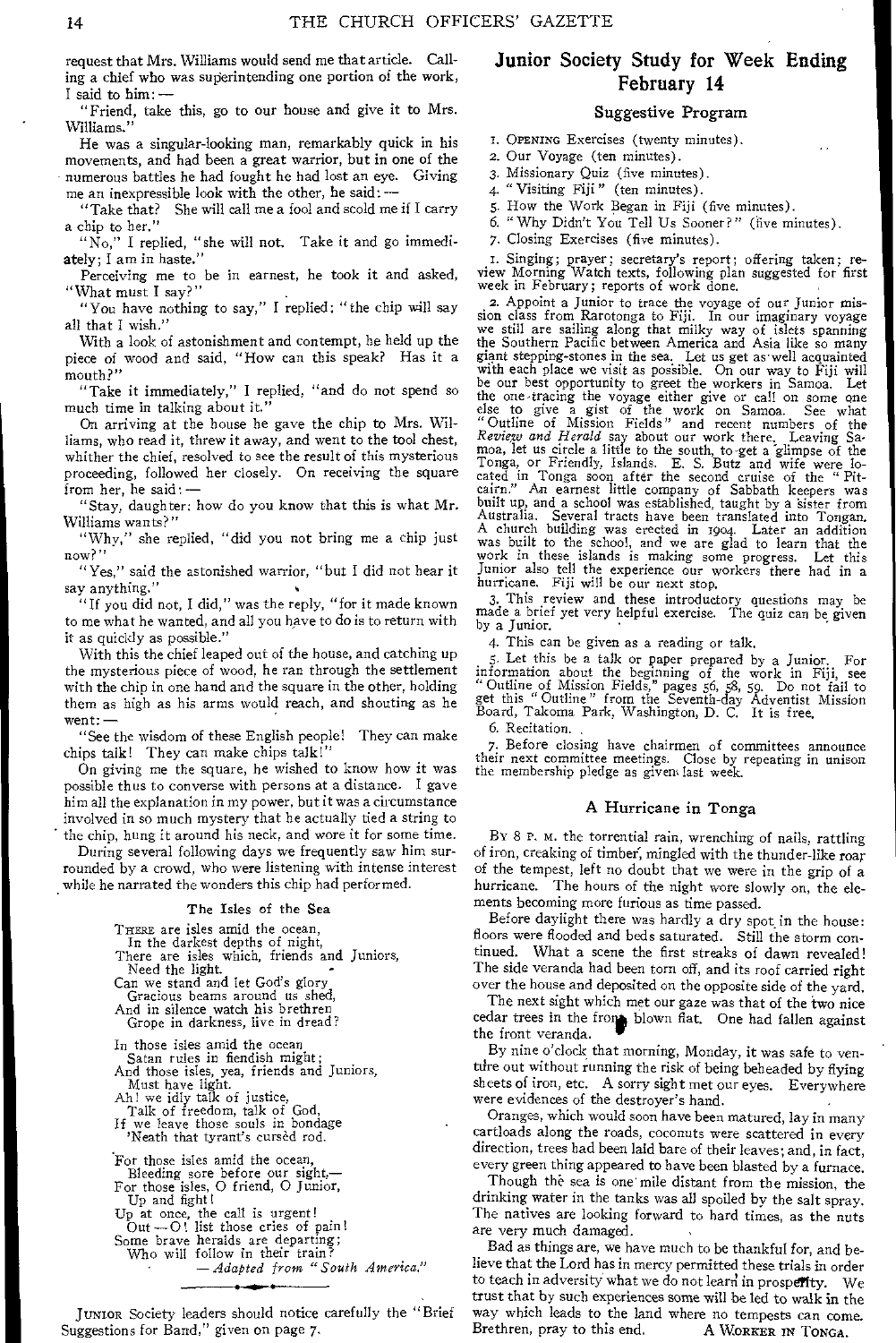#### Visiting Fiji

ON every side are to be seen the native gardens of yams, the staple food, interspersed with taro and mulberries, with groves of banana or wild sugar cane, while orange, lime, and rare plum trees fringe every walk. In some parts very large numbers of the coco palm grow. Coffee is a chief product. Sugar, tobacco, sago, tapioca, maize, rice, India rubber, arrowroot, and spices are also among the exports. Sandalwood grows in abundance, and brings the islands many visitors who trade with China in this article. •

The Fijis have beautiful pines and flowering trees, where can be seen red and green parrots peeping out through the blossoms.

Only a few years ago, horses and cows were wholly unknown in Fiji. The sight of a cow filled the natives with awe and astonishment, but nothing could exceed their surprise when they saw the creature milked. The first time they saw a white man on horseback, the whole population rushed out into the woods for safety. They imagined the man and horse to be one animal of terrific power and speed. The midges, flies, and mosquitoes, which like the damp, are almost intolerable. Insect life certainly flourishes in Fiji. There are plenty of frogs and lizards, but only two kinds of snakes. Fish are plentiful, especially shellfish, and there is a wonderful land crab peculiar to some of the Melanesian islands. It is so strong that it can break a coconut, and in the early morning one can hear it preparing its breakfast with a noise like a series of blows from a pickax.

In the beginning of the last century, the islanders were designated by a great authority as "a race of native noblemen." Being a mixture of the Papuan and Malayan stock, they are more like the Hindu than the Maori. The native towns are after the pattern of a Hindu village. Only the women are tattooed, whereas on another Polynesian group it is the men who suffer this art. In the Windward Islands the Malayan element prevails, in the reddish-yellow colored skin, the straight hair, and the cold, grave, treacherous character which is the incarnation of self in the West; the Papuan is visible in the dark olive skin, frizzly locks, merry laughter, and impetuous character. The quick intelligence of the fairer race is thus a striking contrast to the suspicious savagery of the darker. Until the beginning of the last half century the combined race was almost savage and degraded, and preserved itself in its primitive purity by the massacre of all shipwrecked and other visitors to its coasts.

Mentally the Fijian was superior in some respects to the standard of brain power usually attributed to savage races. Morally he was a mixture of strangely varying ingredients, combining the extremes of politeness and cruelty, of openhanded hospitality and ferocious murder, of infanticide and tender adoption of orphans.

If it is very warm in the Fijis, the natives of the interior wear little clothing. The women wear short dresses, made from the bark of trees and dyed all sorts of colors, and shell necklaces, and on their hair, which is always frizzed out into as big a mop as possible, a wreath of flowers. The elaborate way in which the Fijians arrange their hair is supposed to have been the cause of the strange sort of pillows in use among them. They are little logs of bamboo on legs just high enough to fit under the neck and raise the head off the floor, and are at first miserably uncomfortable to a European.

Their houses are not large, but they are beautifully made. They have walls of reeds, coated with dried leaves, and covered with a heavy thatched roof upheld by tree trunks set into the earth. The ordinary house has but one room, with an opening at the front covered with a mat, which serves as the door. In the center is the fireplace, a hole cut out through the floor with a scaffolding over it, upon which food is hung to be\_cooked. There are no chimneys, and the smoke colors everything black. Wooden bowls, coconuts, and gourds are the chief kitchen utensils.

There are no chairs in most of the huts. The family and friends lie around upon mats spread upon a layer of soft grass. These mats are also the beds, the best of them being upon a slightly raised portion at one end of the room.

The people are cleanly, and have wooden bowls of water at the doors of their houses, so that one may wash his feet before stepping upon the white mats.— *Selected.* 

#### Missionary Quiz

- I. WHAT islands have we visited thus far?
- 2. To what country does each island belong?

3. What have you learned about the Sabbath keepers in these islands?

- 4. Who was John Williams?
- 5. Who first took the Sabbath truth to Pitcairn?

6.• Where are the Fiji Islands? How large are they? Are they volcanic?

- 7. To what country do they belong?
- 
- 8. Is it warm or cold there at this time?
- 9. What kinds of fruits and vegetables shall we find there?

" Why Didn't You Tell Us Sooner? " " WHY didn't you tell us sooner? "— The words come sad and low, " $\alpha$  ve who know the gospel trut "0 ye who know the gospel truths, Why didn't you let us know? The Saviour died for all the world, He died to save from woe; But we never heard the story— Why didn't you let us know? Why did you let our fathers die, And into silence go With no thought of Christ to comfort— Why didn't you let us know? "0 souls redeemed by Jesus, To think what your Lord hath done! He came to earth and suffered, And died for every one. He expected you to tell it, As on your way you go; But you kept the message from us— Why didn't you let us know? You may not be able to come yourself, But some in your stead can go; But some in your send-<br>Will you not send us teachers—

Will You not let us know?"

*—G. B. Trumbull.* 

### Junior Society Study for%Week Ending February 21

#### Suggestive Program

I. OPENING Exercises (fifteen minutes). a Rally (forty minutes).

3. Closing Exercises (five minutes).

I. Singing; sentence prayers; secretary's report; reports of work done; offering taken; review Morning Watch texts; follow plan suggested for the first week in February.

2. As announced in note with study for week ending Feb-ruary *7,* each society will provide its own \_program. The program committee should make a careful study of the new Temperance Instructor when arranging the program. In this number of the GAZETTE is given an exercise to be used by those desiring to do so.

3. Sing "Dare to Be a Daniel," or another good temperance song, and then close by having all who sign the pledge repeat it in unison.

#### Special Notice

Every society should have a liberal supply of temperance pledges. Order from your tract society. Lithographed total abstinence pledges and pledges against the use of liquor and tobacco, only 2 cents each; 4o per cent off in lots of five or

more. A temperance pledge roll which would be nice for the wall can be obtained from David C. Cook Publishing Company, Elgin, Illinois. It will hold 120 names. Price, 25 cents. Why

not have this in the room where you hold your meetings?<br>A small pin or button, with word "Anticigarette" on it,<br>can be obtained from David C. Cook. The button is blue with<br>the word on a white pennant. Price, in lots of ten

Together with the Senior Missionary Volunteer Society, lay plans for a strong campaign in your community.

#### How Americans Spend Their Money

#### •" Ribbon-Illustration

USE ribbon of various lengths, one inch of ribbon to each five million dollars.

Foreign missions, \$15,o00,000, 3 inches white ribbon.

Chewing gum, \$25,000,o00, 5 inches pink ribbon.

Confectionery, \$175,00o,000, 35 inches blue ribbon.

Christian work at home, \$260,000,000, 52 inches red, white, and blue ribbon.

Moving picture shows, \$315,000,000, 64 inches green ribbon.